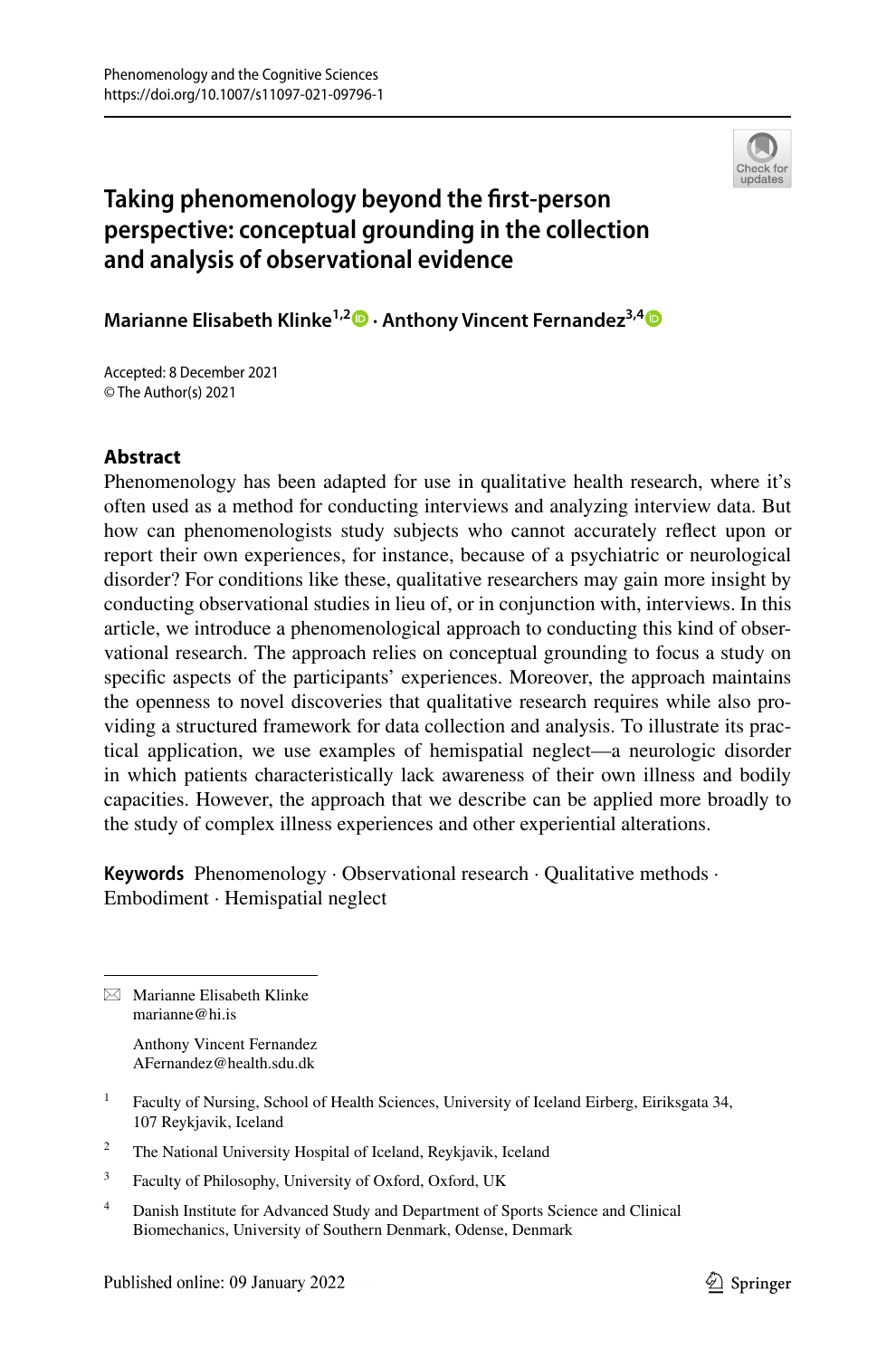## **1 Introduction**

Phenomenology, originally established as a philosophical research program, has been adapted for use across a variety of scientifc disciplines, such as psychology, psychiatry, sociology, anthropology, and nursing. In each case, the adaptation requires the development of new ways of integrating phenomenology with the aims of the scientifc feld. In qualitative research in psychology and health care, for instance, there's an extensive literature on how phenomenology may be used to conduct interviews and analyze interview data. However, in these felds, there's relatively little methodological literature on the use of phenomenology in observational research, despite phenomenology's infuence on observational studies in sociology and anthropology, among other felds.

In this article, we introduce a phenomenological approach to conducting observational research that uses conceptual grounding to focus the study on specifc aspects of the participants' experiences. We argue that phenomenological interviewing is not, on its own, an adequate approach for studying certain subjects, including those who cannot accurately report or describe their own experiences. We demonstrate how phenomenologists can use observational evidence of human behavior in conjunction with frst-person, self-refective evidence. And we outline an approach to collecting and analyzing such evidence by using conceptual grounding. This approach is designed primarily for in-depth studies of frst-person experiential alterations that are often difcult to understand or describe, such as in cases of complex illness experience. In this respect, it difers from anthropological approaches to integrating ethnography with phenomenological theory, which are often used to study social or cultural practices. Drawing on our own academic backgrounds in phenomenological psychiatry and neurological nursing, we illustrate our approach with an example of hemispatial neglect following stroke—in the following, referred to simply as "neglect"—which is a paradigmatic case of a condition that thwarts traditional techniques for understanding others' experiences. However, the approach that we develop here may also be used to study other experiential alterations, including in cases where subjects are capable of accurately refecting upon and describing their own experiences.

The article proceeds in 6 parts. First, we argue that an exclusive reliance on interviews is not sufficient to understand certain complex illness experiences and we therefore provide a philosophical justifcation for using behavioral evidence in applied phenomenology. Second, we identify some of the challenges of conducting observational research from a phenomenological perspective and outline how we aim to address these challenges. Third, we introduce an approach that uses conceptual grounding to collect observational evidence, which can supplement the shortcomings of frst-person, self-refective evidence. Fourth, we present a case study of a patient with neglect to illustrate the main characteristics of the disorder and highlight concrete problems that confront the researcher when accessing "neglect" experiences. Fifth, we outline diferent modes of observations that the phenomenologist can use and briefy describe how these modes of observation can help us understand complex experiences like neglect. Sixth, we use an empirical study of neglect to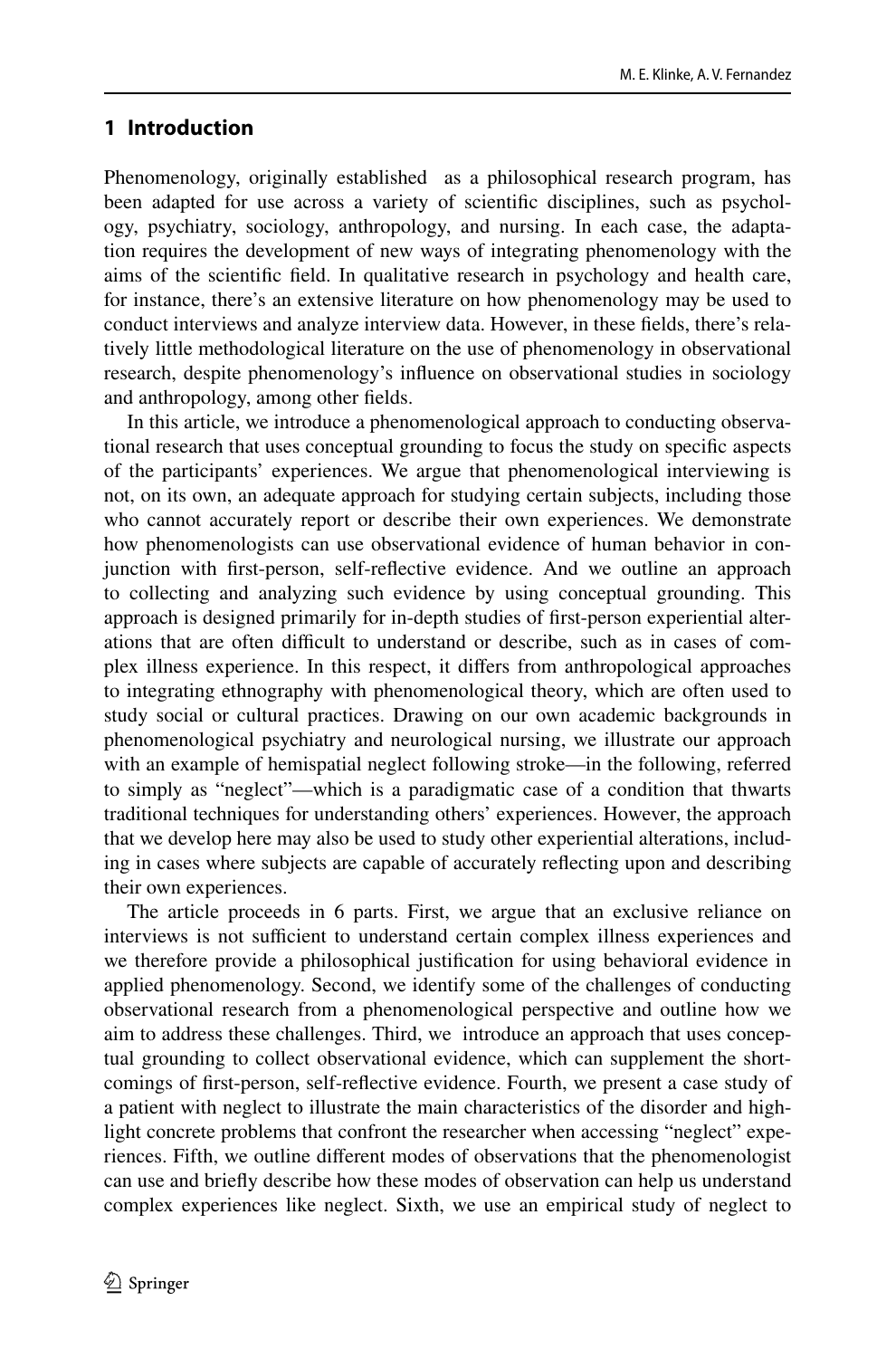illustrate how our method of combining self-refective evidence with observations can be employed and how researchers can use phenomenological concepts to navigate data collection and analysis when investigating complex illness experiences and other cases of experiential alteration.

## **2 Phenomenology and behavioral evidence: a philosophical justifcation**

Without an adequate grasp of patients' experiences, it's difficult to provide quality care. For this reason, qualitative health researchers draw extensively on phenomenological approaches to interviewing and data analysis (see, e.g., Englander, [2012,](#page-19-0) [2020](#page-19-1); Giorgi, [2009;](#page-19-2) Høfding & Martiny, [2016](#page-19-3); Smith et al., [2009](#page-19-4); van Manen, [1990](#page-19-5), van Manen, [2016](#page-19-6)). Interviews are a valuable tool for gaining insight into illness experience, especially the experiences of people living with somatic conditions. However, approaches that rely exclusively on interview data face fundamental limitations when used to study the experience of people living with psychiatric or neurological conditions, some of which involve impaired insight or impaired capacities for verbal or written expression. If an interviewee is unable to accurately refect upon their own experience or express or describe their experience, then the interviewer—no matter how skilled—cannot gain an adequate grasp of the experience.

Louis Sass and Elizabeth Pienkos acknowledge this problem when they write,

One limitation of our study, as with all phenomenological research, is that we must rely largely on patients who are able to describe their experiences; this can involve a selection bias in favour of patients who may not be typical of the entire diagnostic group at issue. Although this issue must be borne in mind, it must also be recognized that this is a necessary feature of phenomenological work, one that can only be avoided at the risk of ignoring the subtle features of a patient's subjectivity. (Sass & Pienkos, [2013,](#page-19-7) 108)

Sass and Pienkos' characterization is representative of how many phenomenologists conceive of the discipline and its limitations, although few researchers have articulated this problem so directly. But do conditions that compromise the ability to describe one's experience stand on the very edge, or even beyond, the domain of phenomenological research? Is this an inescapable limitation of phenomenology? We argue that, in contrast with popular characterizations of phenomenological methodology, phenomenologists do not rely exclusively on frst-person, selfrefective evidence. When we say this, however, we don't have in mind approaches like Francisco Varela's neurophenomenology, where phenomenological accounts of experience and neuroscientifc accounts of the brain impose mutual constraints upon each other (Varela, [1996;](#page-19-8) Varela and Shear, [1999\)](#page-20-0). This kind of cross-disciplinary dialogue is valuable for phenomenological research, but doesn't challenge phenomenology's frst-person, self-refective methodology. In our proposal, by contrast, we argue that phenomenologists can collect and analyze behavioral evidence in much the same way that they do for self-refective experiential evidence.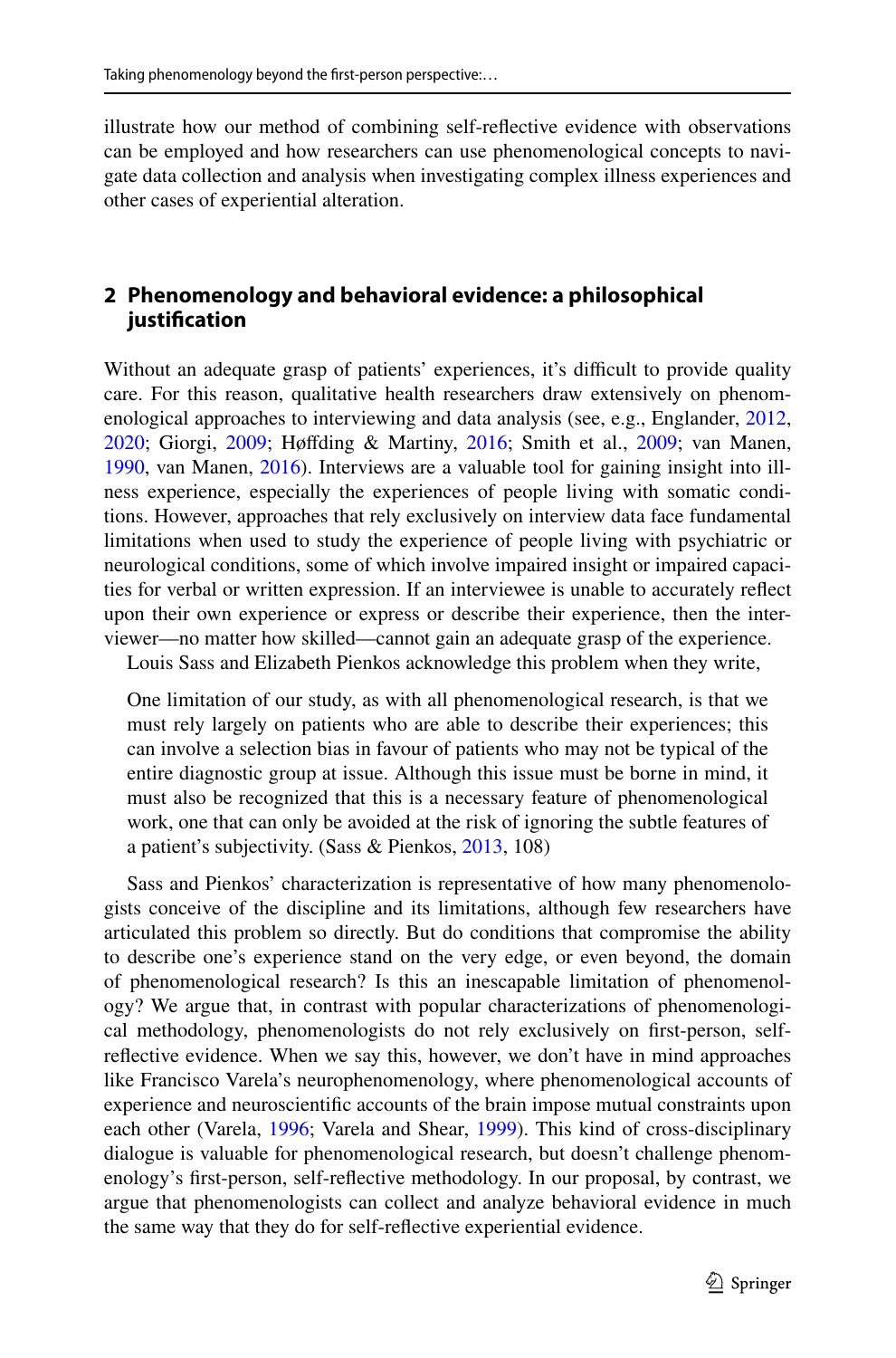At frst, this may seem like a radical departure from what many of us take phenomenology to be. In philosophy, phenomenology is popularly characterized as "the study of structures of consciousness as experienced from the frst-person point of view" (Smith, [2018\)](#page-19-9). This characterization is not, however, aligned with the classical texts. Many phenomenologists made claims about experience that were not supported by frst-person, self-refective evidence. Husserl and Heidegger, for example, made phenomenological claims about the experiences of non-human animals. Merleau-Ponty also developed detailed studies of infant experience. And, in his studies of subjects with neurological or psychiatric conditions, he often relied more heavily on descriptions of their behavior provided by neurologists and psychologists than he did on their own self-reports. If we turn to more contemporary studies, such as Shaun Gallagher's analysis of the case of Ian Waterman, we fnd a similar reliance on observations of Waterman's behavior used in conjunction with his frst-person reports (Gallagher,  $2005$ ).<sup>[1](#page-3-0)</sup>

In much of the classical literature, this use of observational or behavioral evidence remains unacknowledged. One exception, however, is Merleau-Ponty's discussion of behavioral evidence in his lectures on phenomenology and the human sciences. Refecting on the classical foundations of phenomenological methodology, he says,

Husserl was so far from making internal perception into a principle that he granted a greater certitude, in certain respects, to external perception than to internal observation. *Refection on the meaning or the essence of what we live through is neutral to the distinction between internal and external experience*. (Merleau-Ponty, [1964,](#page-19-11) 64–65; emphasis in original)

The internal–external distinction that Merleau-Ponty uses here is not especially common in phenomenology. But his elaboration suggests that "external perception" refers to the observation of another's behavior. He says,

…nothing prevents my phenomenological refection from having a bearing [...] on another person, since I perceive him and his modes of behavior. Nothing prevents the clarifcation of the intentions or meanings or ways of acting from referring not only to my own conduct but to that of another whom I witness. Nothing prevents me from explaining the meaning of the lived experience of another person, in so far as I have access to it, by perception. (Merleau-Ponty, [1964](#page-19-11), 65)

Here, Merleau-Ponty broadens the scope of phenomenological refection to include the researcher's ability to refect on others' behavior. Between his own studies of people with psychiatric and neurological disorders and these methodological

<span id="page-3-0"></span><sup>1</sup> For further readings of the case of Ian Waterman, we refer to the book *Pride and a Daily Marathon* where the neurologist Jonathan Cole provides in-depth insight into how Waterman developed strategies to move around and manage many common daily activities although he, due to a rare auto-immune neurological condition, lost all sense of position and proprioception below the neck when he was 19 years old (Cole, [1995](#page-18-0)).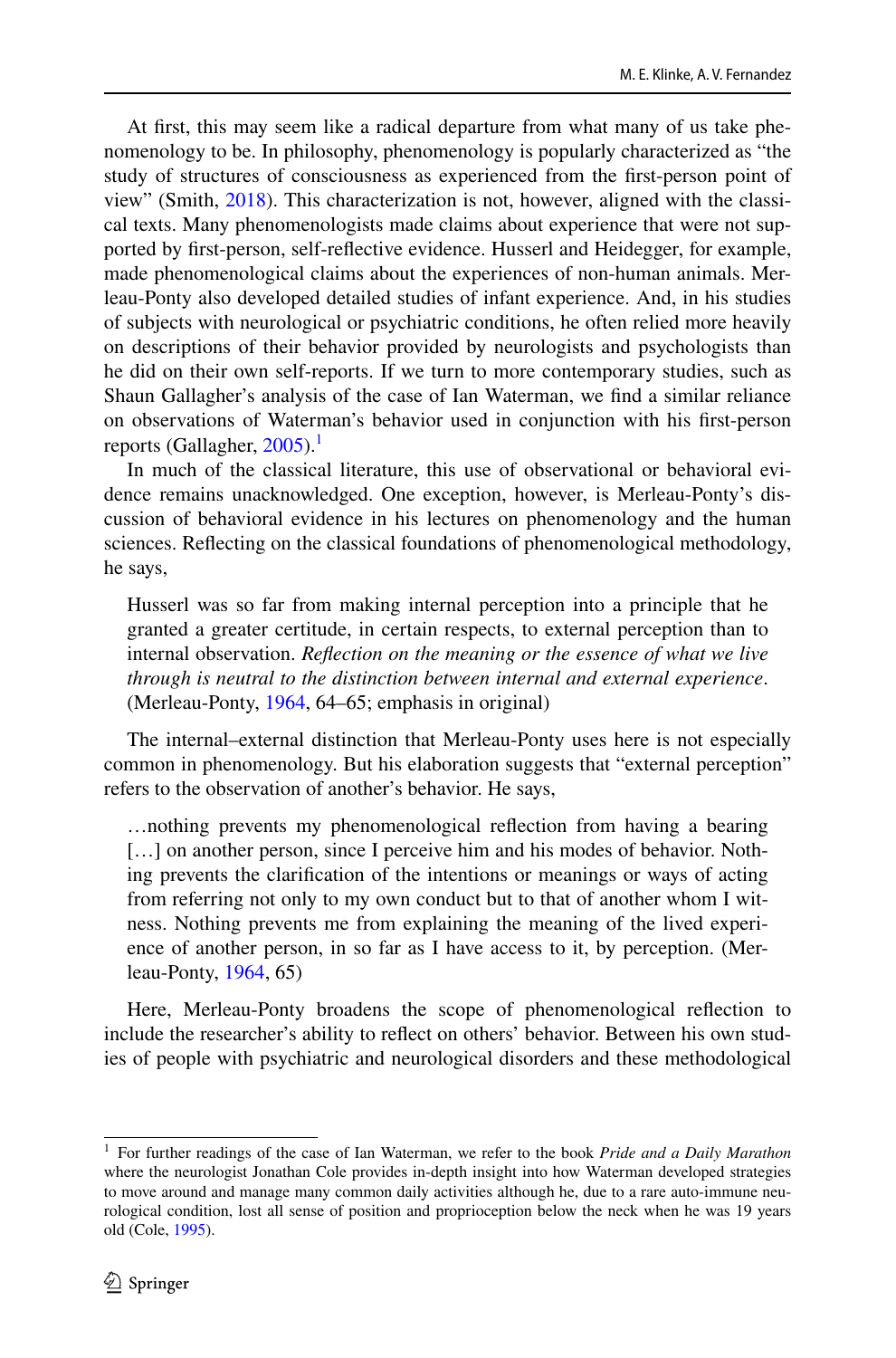remarks, we have precedent for the use of behavioral evidence in phenomenology. But this leaves us with two key questions: First, how should phenomenologists justify the use of behavioral evidence? Second, how should phenomenologists collect and analyze behavioral evidence?

To the frst question, there may be various ways to justify the use of behavioral evidence in phenomenological research. However, because we aim to outline concrete methods for collecting and analyzing such evidence, we'll provide just one brief justifcation: Within phenomenology, human behavior isn't studied as the efect of physiological or neurological processes. Rather, behavior is understood as expressive. Bodily actions can express subjective states, such as beliefs, desires, emotions, and intentions. And they can also express the sense or meaning of objects within another's lived world. If you see your friend tense her muscles and stand erect as a dog runs toward her, you perceive not only her subjective feeling of fear, but also the dog as a fearsome object within her lived world—even if it doesn't have this sense within your lived world. Just as you understand the other's experience through verbal expressions, you can understand the other's experience through bodily expressions. This is why the phenomenological use of behavioral evidence difers fundamentally from the phenomenological use of neurological evidence. Behavioral evidence, like frst-person self-refective evidence, directly expresses subjectivity.

The second question, regarding how we should collect and analyze this evidence, is more difficult to answer. The classical phenomenologists provide remarkably little in the way of concrete methodological advice. To develop an approach to collecting and analyzing behavioral evidence in phenomenological studies, we need to look to contemporary approaches to applied phenomenology and see which elements of these approaches might be adapted for our purposes.

### **3 The challenges of observational research**

If one wants to use phenomenology in observational research, perhaps the most obvious feld to turn to is anthropology, which has a well-established history of drawing inspiration from philosophical phenomenology when conducting observational studies (see, e.g., Csordas, [1990,](#page-18-1) [1999;](#page-18-2) Desjarlais, [1992;](#page-19-12) Desjarlais & Throop, [2011](#page-19-13)). However, despite the extensive infuence of phenomenology, anthropologists have provided little concrete methodological guidance on how to conduct phenomenological observations (certainly nothing that compares with the extensive methodological literature on phenomenological interviewing in felds like psychology and nursing). This is because anthropologists tend to use phenomenology as a broad theoretical background, rather than as a methodology. In this respect, anthropologists don't conduct "phenomenological observations" in a way that's analogous to how psychologists or nurse researchers might conduct "phenomenological interviews." If we want to fnd examples of a phenomenological approach to conducting observations, we'll therefore need to turn to felds that more commonly use phenomenology as a methodology.

In the feld of nursing, we fnd at least one example of a phenomenological approach to observational research in the work of Karin Dahlberg, one of the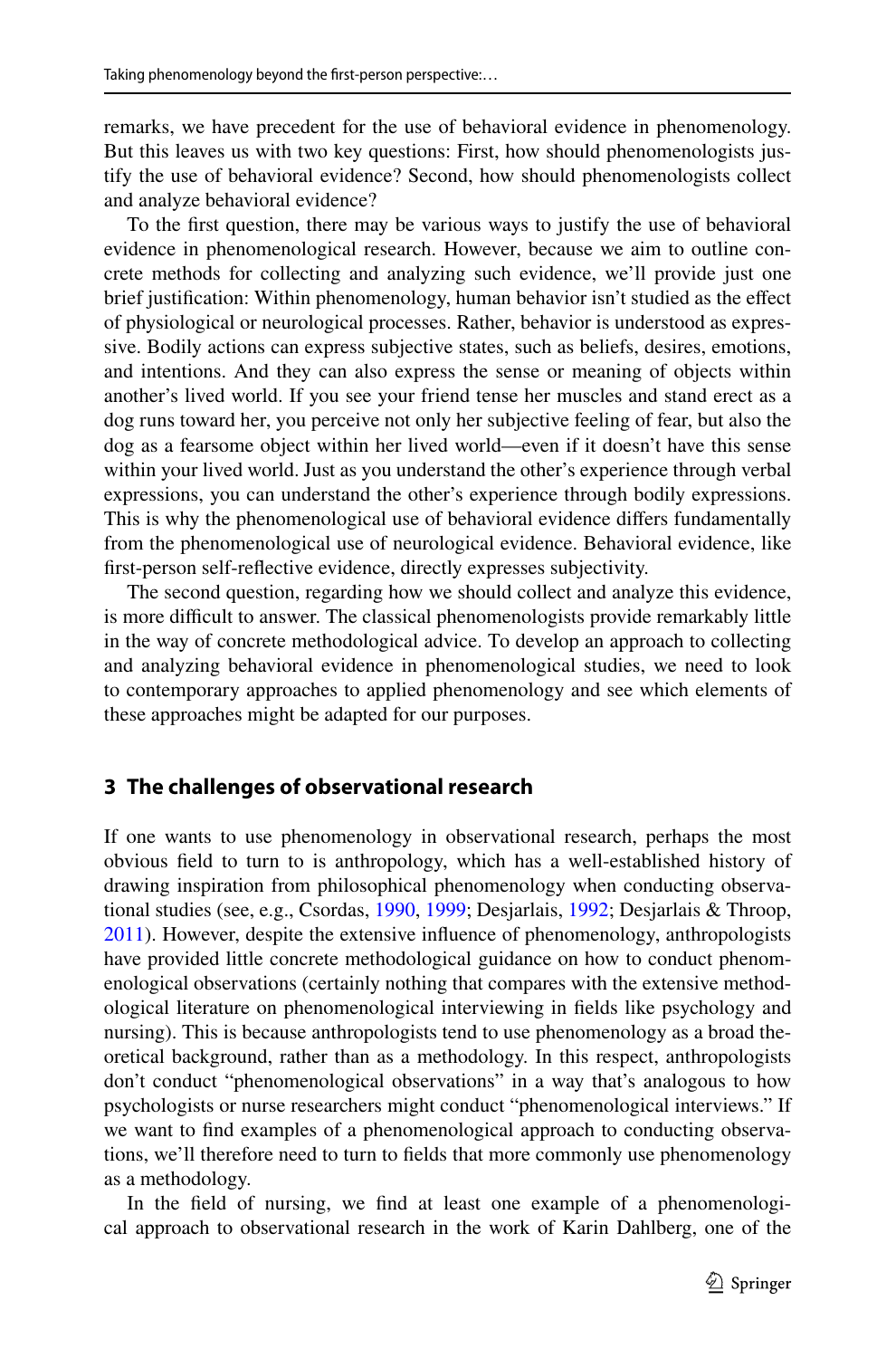progenitors of Refective Lifeworld Research. As we explain in more detail in the following section, our aims difer in important respects from those of Dahlberg and her collaborators. Nevertheless, the problems that she outlines provide a useful frame for discussing the challenges of our approach and the solutions that we have developed.

Dahlberg identifes two major problems for phenomenological observational research. The frst arises from the "surplus of meaning" (Dahlberg, [2006,](#page-19-14) 5) in human behavior. When we perceive another person, we perceive an expressive body that immediately conveys emotions, desires, and intentions through its gestures, facial expressions, and other bodily movements. The expressiveness of human behavior allows us to understand others both in everyday life and in the context of research in the human sciences. But, as Dahlberg says, when we investigate the other's behavior, we always fnd that "there are many more intentional objects than the phenomenon" (Dahlberg, [2006](#page-19-14), 4). In other words, we never experience the phenomenon that we're investigating in isolation. It's always embedded in a broader context that we can't help but attend to. On the one hand, by attending to this broader context, we may discover phenomena that we hadn't anticipated. On the other hand, the sheer range of phenomena to consider can be overwhelming, causing the researcher to lose focus. This problem is not exclusive to observational research. It's possible, for example, for an interviewee to go of on tangents, providing information that is unrelated to the research question. But, when conducting an interview, the researcher may bring the participant back from a tangential remark and refocus them on the phenomenon of interest. When conducting an observational study, in contrast, the researcher is often not in a position to bring the participant back to the phenomenon of interest. Depending on the kind of observational study, they may not be able to actively engage the participant at all.

The second problem with observational research arises from the interpretation of expressive behavior. Observations, in contrast with traditional interviews, require that the researcher is the frst one to formulate the participant's experience—as Dahlberg says, "it is the researcher who words the experience" (Dahlberg, [2006](#page-19-14), 4). In an interview, the participant has the opportunity to present an initial interpretation of their experience, putting it in their own words and, thus, heading of or correcting the researcher's potential misunderstandings. The researcher will, of course, interpret interview data in subsequent analyses; but the range of legitimate interpretations is already constrained by how the participant described their own experience. In observational research, by contrast, the participant's behavior is open to a broader range of interpretations because the meaning of non-verbal expressions are often not as defnite as the meaning of verbal expressions.

In light of these problems, one might assume that Dahlberg urges phenomenologists to stick to interviews and avoid observational research. But this is hardly the case. Rather, she says, "The emphasis on the surplus of meanings and the linguistic aspects of participative research points to the necessity of 'bridling' the evolving understanding, so that meanings do not come too carelessly or glibly, so that we do not make defnite what is indefnite" (Dahlberg, [2006](#page-19-14), 6). In her article, Dahlberg doesn't expand on her notion of bridling in detail. However, she articulates this approach more fully in her collaborative work with Helena Dahlberg and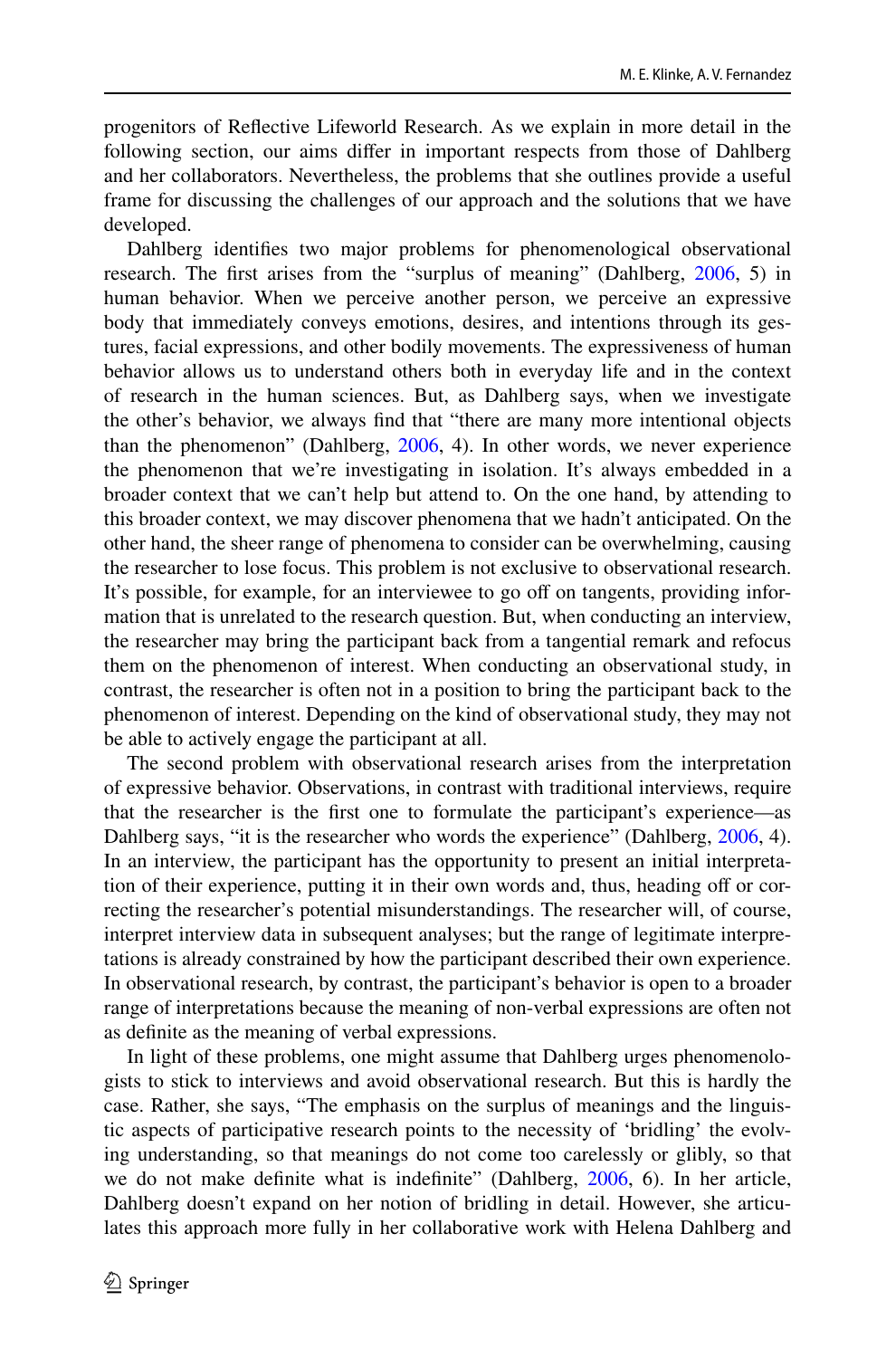Maria Nyström ([2008\)](#page-19-15). Bridling is a way of keeping the researcher's pre-understanding in check. Pre-understanding encompasses the prejudices or presuppositions that the researcher has about the phenomenon being investigated. Our everyday ways of talking about and making sense of things shape how we understand the phenomenon that we're interested in. And our philosophical and scientifc knowledge of the topic provides us with theoretical frames that we may not be fully aware of. Bridling, in short, is an open attitude toward the phenomenon being investigated, a commitment to not settle on an interpretation too quickly in light of one's prior theoretical frames and biases: "Following the principle of not making defnite what is indefnite means allowing the phenomenon its indefniteness for as long as possible" (Dalhberg et al., [2008](#page-19-15), 133). When applied to observational research, bridling helps address the two challenges outlined above: It requires that one acknowledge the ambiguities inherent in bodily expression and not be too quick to settle on a defnite interpretation of the participant's experience.

We largely agree with these ideas. However, we diverge at a key point. Dahlberg and her collaborations say that bridling "is by no means something that could be understood as a methodological technique" [\(2008](#page-19-15), 133). It is, instead, a phenomenological attitude or orientation toward the phenomena. We've found, however, that to understand the kinds of conditions that we're interested in, we need a way to focus or frame our study so that we can attend to a specifc aspect of the condition and explore it in considerable depth. $2$  We outline this approach in the following section. At frst, our approach may seem opposed to Dahlberg's recommendation of openness. However, as we make clear, our approach should be understood as operating within an attitude of "bounded openness." The researcher must still be open to novel discoveries and even to perspectives that they had not yet considered. But, to obtain the kind of depth and nuance required to understand complex experiences, including the experience of complex illness, the researcher needs to constrain the scope of her study in advance of conducting observations and interpreting data.

<span id="page-6-0"></span><sup>&</sup>lt;sup>2</sup> Dahlberg's interest in observational research typically focuses on interactions among healthcare workers and patients. She refers, for example, to an observational study by Wireklint Sundström that found that the "smooth, often wordless, co-working between ambulance carers was of extreme importance" (as described in Dahlberg, [2006](#page-19-14)); yet, despite the importance of this kind of interaction, the ambulance workers did not mention it in their interviews. This shows that observations can often reveal aspects of experience that participants are not refectively aware of. However, in this case, the ambulance workers could have, at least in principle, been refectively aware of this aspect of their professional practice—perhaps if one asked diferent questions or interviewed diferent ambulance workers, such insights would have been articulated. Our own interest, by contrast, is primarily concerned with cases where the very capacities to refect upon or report one's experience are compromised in illness or injury. In such cases, observational research becomes all the more important because it may be the only genuine mode of access to at least some aspects of the patient's experience.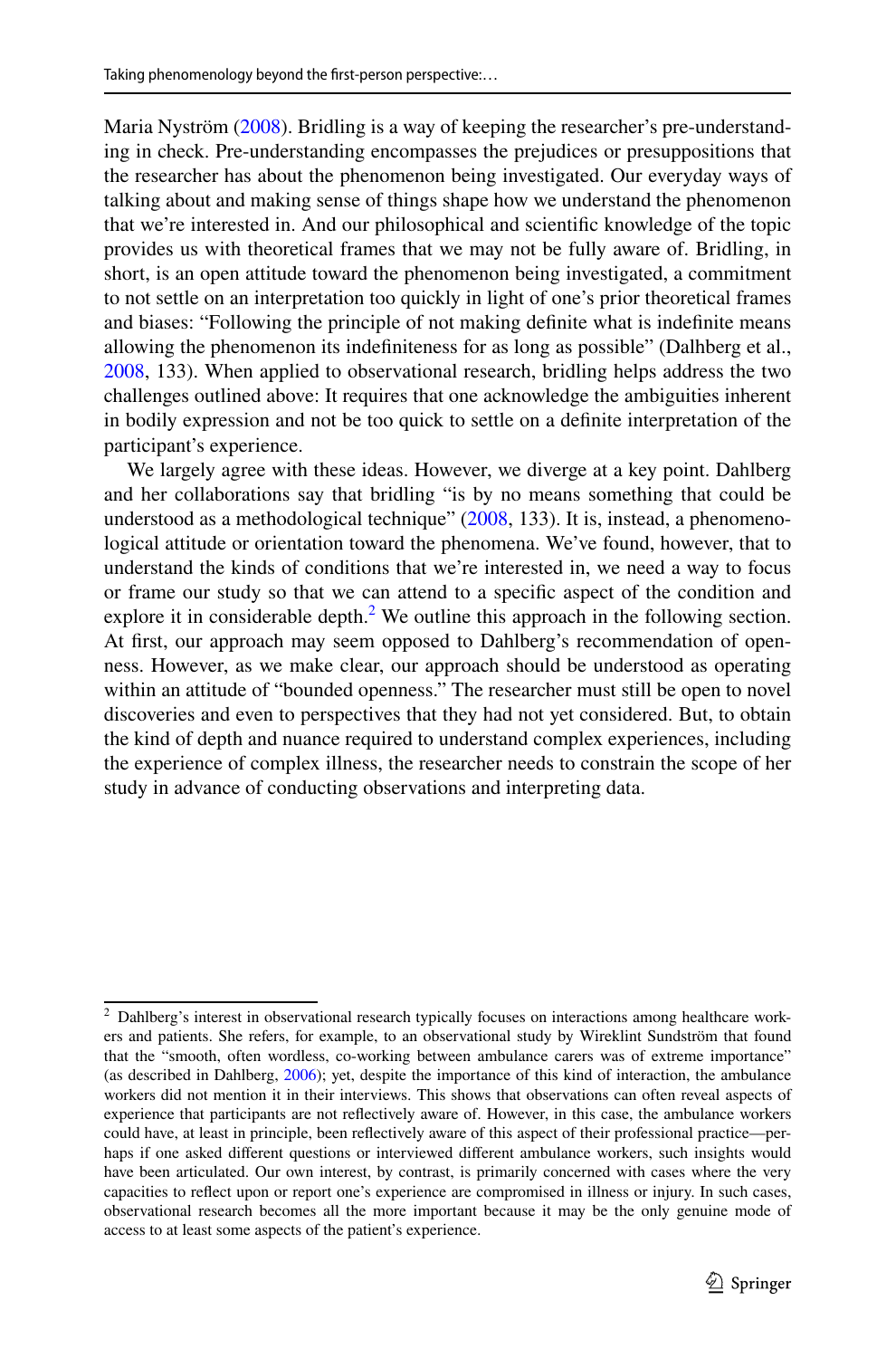## **4 Conceptual grounding in observational research**

How should we overcome the challenges of conducting observational phenomenological research? Here, we outline a conceptual approach to observational studies, building upon recent work on the use of phenomenological concepts, rather than phenomenological methods, in qualitative research (Fernandez, [2017;](#page-20-1) Fernandez & Køster, [2019;](#page-20-2) Køster & Fernandez, [2021](#page-20-3), Zahavi & Martiny, [2019;](#page-20-4) Zahavi, [2019](#page-20-5)). This approach draws inspiration from phenomenology's successful applications in psychiatry and the cognitive sciences, which rely on phenomenological concepts to guide their investigations. Dan Zahavi, for instance, has urged qualitative researchers to model their approach on these successful applications by drawing upon phenomenology's theoretical and conceptual frameworks, rather than phenomenology's philosophical methods, such as the epoché or reductions. Speaking of qualitative interviewing, he writes,

… it is all about conducting the interview in light of quite specifc ideas and notions, notions taken from phenomenological theory. To conduct a phenomenological interview is consequently not simply a question of being open-minded and interested in frst-person experience. It is very much also about adopting and employing a comprehensive theoretical framework that will allow one to ask the right questions. (Zahavi, [2019,](#page-20-5) 6)

This call for theoretical framing in qualitative research may seem to contrast with the position advanced by Dahlberg, Dahlberg, and Nyström. They say, "Preunderstanding may […] include one's favorite theories or thought models which become part of, or worse yet, the starting point for the research. Research that blindly follows a theory or a thought model is not open" ([2008](#page-19-15), 134). However, the contrast may not be as strong as it at frst seems. Zahavi does not, for instance, argue that we should take on phenomenology's theoretical frameworks dogmatically or unrefectively. In fact, the primary reason to take on phenomenology's theoretical frameworks is precisely because they allow the researcher to think outside dominant or competing theoretical frameworks.

What are these phenomenological frameworks that psychiatrists and cognitive scientists draw upon? They consist primarily of what phenomenologists call essential, ontological, or existential structures. As Zahavi writes, the task of phenomenology is to "…disclose, disentangle, explicate, and articulate those components and structures that are implicitly contained in the pre-refective experience" [\(2019](#page-20-5), 904). For our purposes, we'll follow Heidegger and simply refer to these structures as "existentials." These include selfhood, temporality, afectivity, and embodiment, among a range of other key structural features of human existence. When we apply these concepts in our own approach, we understand them as windows or lenses that provide us with a defnite perspective on the phenomenon of interest. Which phenomenon we're interested in, and which questions we have about it, will determine which existentials should ground our study. We won't go into considerable detail on how to select existentials here as this has been addressed elsewhere (see Køster & Fernandez, [2021\)](#page-20-3) .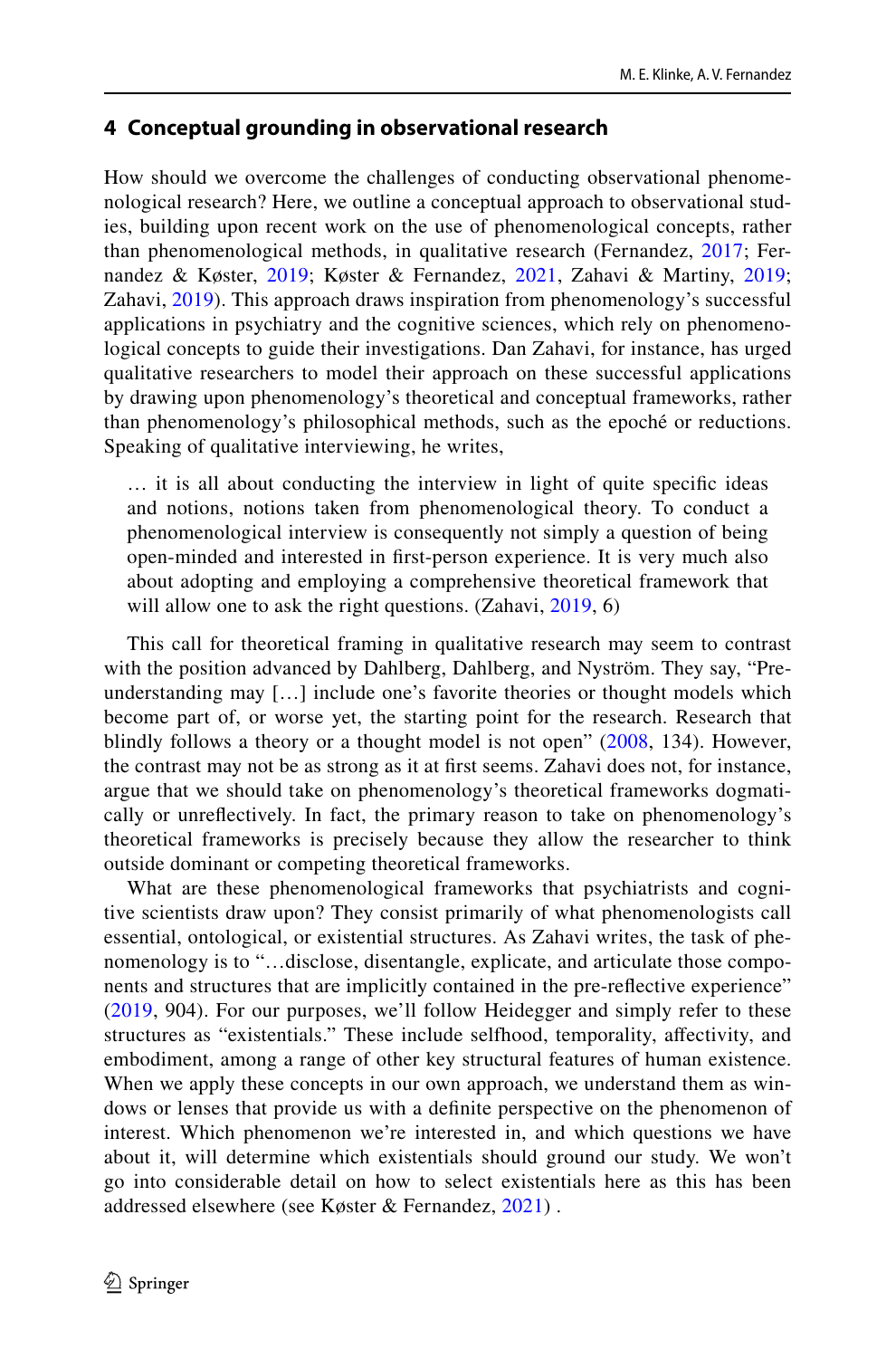Approaching a new phenomenon with a defnite theoretical or conceptual framework may seem to undermine any possibility of openness or bridling, which are especially important in observational studies. However, we argue that a researcher can use this kind of framework to ground a phenomenological study while also remaining open in a way that's consistent with Dahlberg's approach to bridling. Consider, for instance, how phenomenological psychopathologists have approached the study of schizophrenia. These researchers have extensive knowledge of the condition, which they've gained through medical training, their own research, and interactions with patients. When they turned to phenomenology to study this condition, they didn't put this prior knowledge to the side so that they could view the phenomenon in a completely unbiased light. Rather, they drew on key phenomenological concepts that, in light of their prior knowledge, they thought might be valuable for understanding schizophrenic experience. In particular, they focused on the concept of selfhood. By drawing upon phenomenology's distinctions among diferent kinds and levels of selfhood (e.g., the distinction between minimal selfhood and narrative selfhood), they were able to formulate pointed questions that helped them identify some of the core disturbances characteristic of schizophrenic experience. This kind of research has proved a valuable resource for both the understanding and diagnosis of schizophrenia (Parnas et al., [2005,](#page-19-16) [2013\)](#page-19-17).

But doesn't this way of conducting phenomenological research limit our potential understanding of the condition in question? Aren't there features of schizophrenia that the researchers may have missed by focusing too narrowly on the structure of selfhood? It's certainly possible to miss out on key features of a condition within the scope of a single study. But we need to keep in mind that our understanding of complex experiences must be developed through an ongoing and expanding research program. Each individual study can only take so many perspectives upon the phenomenon if it's going to explore these aspects with the depth and nuance required. A study that inquires into the experience of schizophrenia, broadly construed, can only scratch the surface of this condition. A study that, in contrast, focuses specifcally on an existential structure, such as selfhood, temporality, or embodiment, allows the researcher to explore this aspect of experiential life in considerably greater depth.

This conceptually grounded approach is consistent with calls for bridling for two reasons. First, we need to think of these studies as just one small piece of an overarching research program. Each existential structure provides a window onto the phenomenon in question and allows the researcher to attend to this aspect of the phenomenon. In the case of complex illness experience, there's always the risk that the particular existential structure that the researcher selected will not provide much insight into the condition. The researcher might investigate, for instance, the afective alterations associated with a particular condition, only to discover that the condition isn't characterized by an affective disturbance. The possibility of running into dead ends may suggest that the particular study is too narrow. But if we understand openness as an attitude that belongs to the research program as a whole, then we should understand this individual study as closing off a particular path so that we can direct our attention to more valuable research questions.

Second, and following from the frst, a study may point the researcher toward other existential structures that they had not intended to explore and had not realized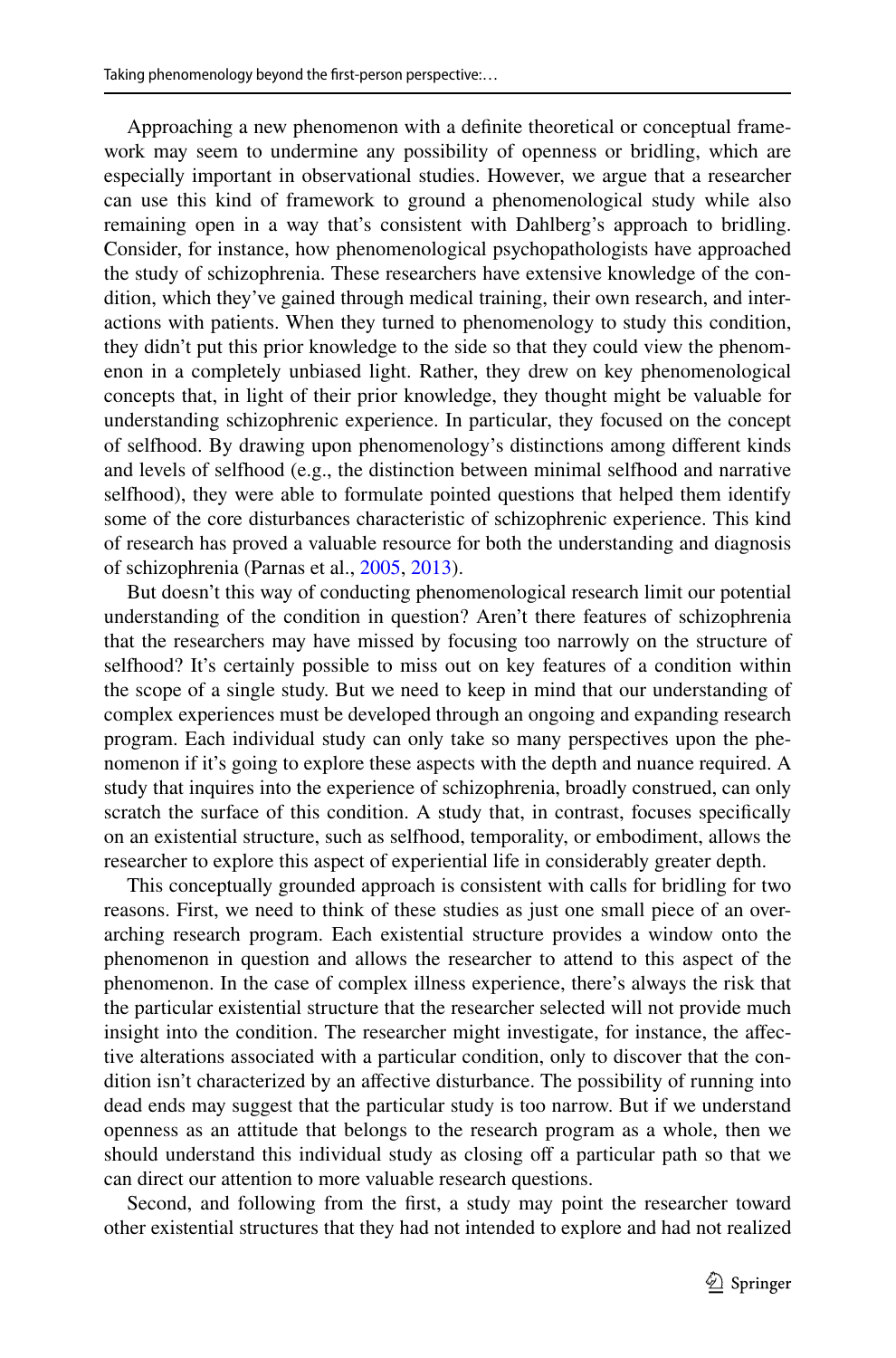were central to understanding the condition in question. To provide an analogy, this is like peering into a room through a window, only to see another window on the other side of the room that may provide a better vantage point. We'll illustrate this kind of development in Sect. [7,](#page-12-0) where we show how a study of neglect that was initially framed through the concepts of body schema and body image revealed that the condition should be explored, in future studies, through the concepts of agency and ownership.

Up to this point, our discussion has remained fairly theoretical and abstract. To clarify our approach in a more concrete way, we turn to hemispatial neglect and elaborate our approach in the following sections.

## **5 A case study of neglect**

Before discussing how a qualitative study of neglect was developed and implemented, we frst present an account of a patient with neglect, which is a composite of patients that one of the authors has interacted with in her research and practice. The case study serves multiple functions in the context of this article. It introduces the reader to the condition of neglect. It highlights some of the challenges involved in understanding the experience of living with this condition. And it also illustrates that qualitative researchers seldom enter their research projects as blank slates. Rather, as we discuss in more detail in Sect. [7,](#page-12-0) researchers should draw upon previous clinical and research experience when determining the optimal conceptual grounding of their research project.

Consider the following case: Liza, a lawyer in her early sixties, was admitted to the acute stroke unit yesterday. During doctors' rounds, Liza was asked to describe what had happened at home and why she had been admitted to the hospital. She explained correctly that she had suffered a stroke. But she said that she had not initially noticed that anything was wrong. She had just gone to the bathroom to take a painkiller because she had a headache. While walking back to bed, she tripped over her grandchild's toys and fell to the foor. She just wanted to rest for a while. But her husband insisted that she should go to the hospital. Liza was quite upset with her husband because his concerns didn't make any sense. As far as she was concerned at that point, she was just fne.

Liza's apparently coherent account of how she ended up in the hospital conficted with her husband's description of what happened. He was quite concerned that his usually very sensible wife was ignorant of the fact that she could not move her left side and puzzled by her peculiar statements and actions. He explained that Liza had stood up to take a pain killer for her headache. Shortly after, he heard coughing and gasping from the bathroom, so he rushed to see what was wrong. Liza was standing in front of the mirror trying to swallow her pain medication, with water leaking out of her mouth. He guided her into their bedroom. But, before they reached their bed, Liza lost all strength in the left side of her body and fell. According to her husband, Liza provided "bizarre explanations" to account for why she could not stand up and kept insisting that she had fallen over their grandchild's toys, even though there were no toys on the floor. The strange behavior continued after hospital admission.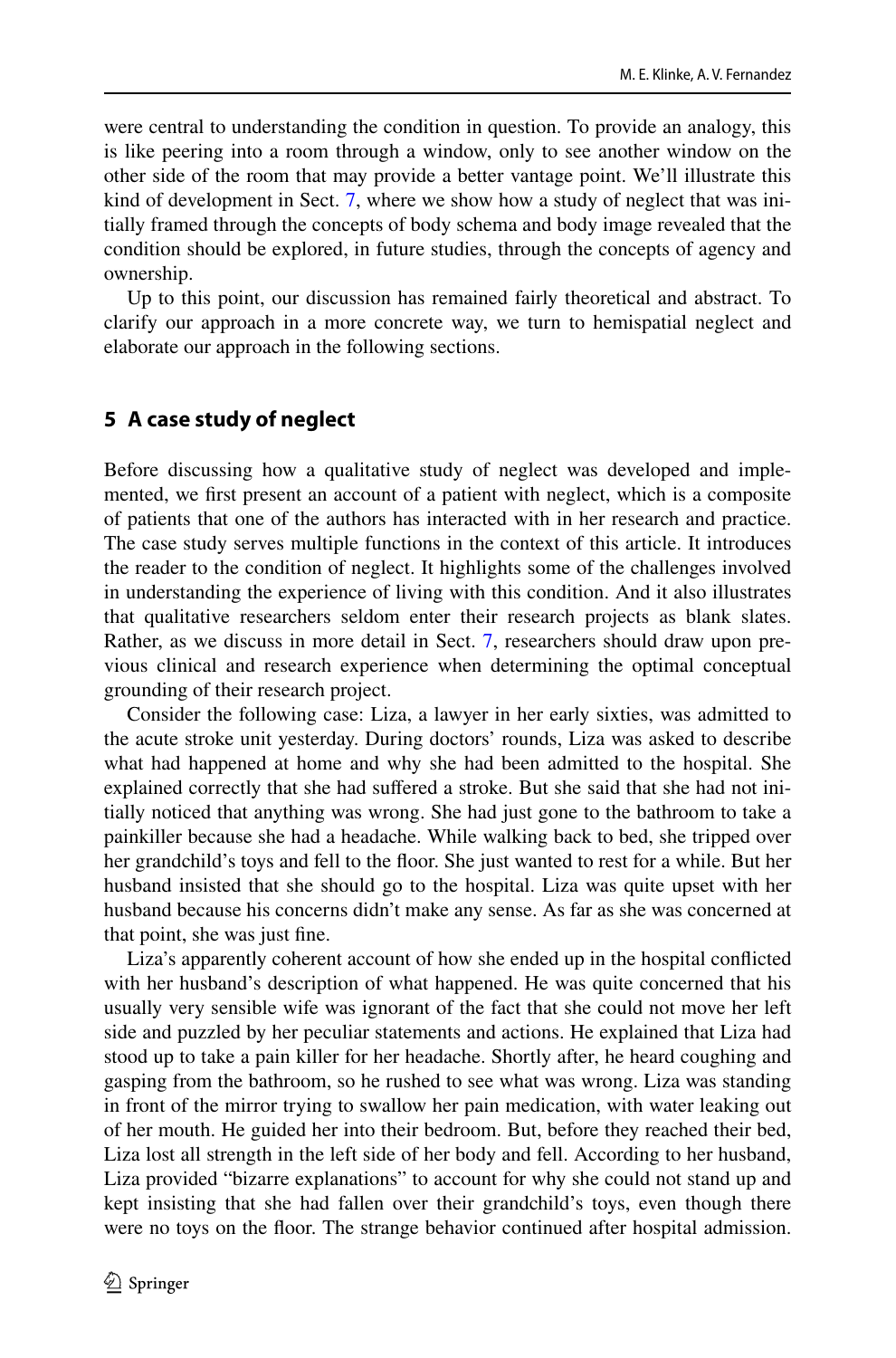While fully awake, alert, and able to carry on a seemingly normal conversation, Liza behaved quite strangely, became annoyed with the staff, and had difficulties comprehending why they prohibited her from walking independently. She did not fully acknowledge that she was paralyzed. For example, if she was asked to move her left arm, she elevated her right arm instead and was quite satisfed with her own performance, expressing the belief that she had successfully moved her left paralyzed arm. Liza's physical attempts to move as she did prior to the stroke would cause her to, for instance, tumble back when trying to sit up. On several occasions, she accused staff of holding her down or having her constrained her to the bed. This "rough treatment" affected her deeply and her frustration was almost tangible. She said, "I'm a prisoner, nobody listens to reason. I just get a rude answer when I ask them (the staff) to lower the bed rails, even if I ask nicely."

Three weeks after the stroke, Liza became more aware that her left-sided extremities were indeed paralyzed. Nevertheless, she frequently attempted to ambulate by herself—even though she had promised, quite convincingly, to call for assistance if she needed to move. She appeared forgetful about her left-sided paralysis when acting impulsively, such as when she suddenly needed to go to the bathroom, wanted to fetch her phone on the table, or was thirsty. At one moment she could engage in serious conversations where she expressed, for instance, concern over never being able to manage at home again due to her disability. Moments later, she might ask her relatives to bring her the needlework and embroidery that she was working on at home so she could fnish it, which she obviously was not capable of working on due to her paralysis.

Liza had sufered from a heterogeneous condition called neglect. In the most severe cases of neglect, patients may display quite dramatic behavior, acting as if the left side of their environment has completely ceased to exist (Bartolomeo, [2014\)](#page-18-3). In less severe cases, patients only occasionally miss out on left sided stimuli. Characteristic examples of neglect behavior include seeing patients collide with objects or people to the left, situations where they act ignorant of the left side of their body, and lack awareness of the extent of their own disability (anosognosia) (Bonato et al., [2012](#page-18-4); Ronchi, [2011\)](#page-19-18). However, it may also involve situations in which patients transpose events from the left hemispace onto the right (allesthesia) or a tendency for patients to fabricate stories or otherwise venture to justify the missing details in their experiences (Bottini et al., [2009\)](#page-18-5). Patients may also complain about diversion and unfamiliarity of the left side of their body or maintain that their afected limbs belong to the therapist, physician, or nurse. Such confabulations take place without intentional dishonesty and they are not a sign of mental disorder (Bottini et al., [2009;](#page-18-5) Rode et al., [2014\)](#page-19-19). When these errors of perception are "simple", they can be corrected easily by pointing them out to patients. However, in more complex cases, patients persistently overthrow any attempts at rectifcation and act threatened if they are confronted with their mistaken perceptions (Feinberg et al., [2005\)](#page-19-20).

At frst glance, patients with neglect appear articulate and may seem to have the cognitive abilities required to process and provide frst-person, self-refective reports. It is thus tempting to merely interview patients with neglect if you wish to gain insight into their experiences. However, in spite of their verbal abilities, they are not "good informants" in the traditional sense; no matter how skilled an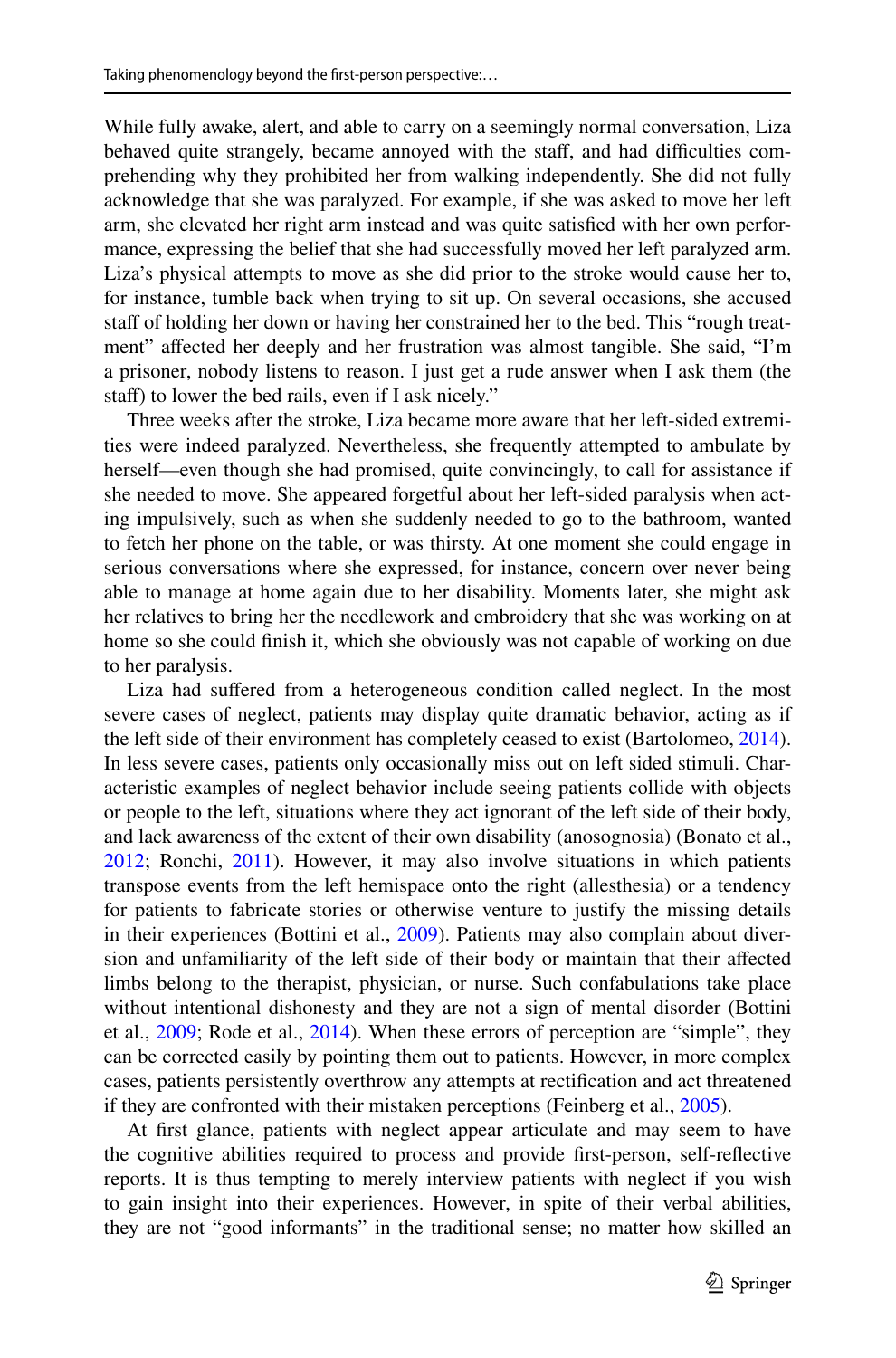interviewer might be, the interviewee with neglect simply cannot provide the kind of evidence that such a study requires. The responses of patients with neglect may not be sufficiently anchored in reality and there is characteristically a mismatch between their perspectives of a given situation and the perspectives of others. Observations are thus of pivotal importance.

## **6 Approaches to observational research**

Now that we have a basic understanding of neglect and why it needs to be studied through observation, we should outline the various kinds of observations that a researcher might conduct:

- Observing in proximity with direct interaction: On this approach, the researcher enacts along with participants, which provides opportunities to determine how they perceive and how they tune in to their daily activities. The researcher is *with* the participants, not just beside them in the pursuit of understanding the experience. Being *with* participants and having some degree of joint intentionality requires reciprocity between the participant's and researcher's intentions and acts. Actions are interlocked and, to some degree, synchronized and recalibrated in the immediacy of interactions (Schutz,  $1967$ ).<sup>3</sup>
- Observing during highlighted events: These are situations where the researcher pays attention to how participants engage with others, for instance by accompanying them to a rehabilitation session or observing them while they watch television. In these situations, the researcher is not burdened with the necessity to act but takes a more unobtrusive stance in observing a scene.
- Reports of observations from others: In the case of illness experience, this may include reports from friends, relatives, or hospital staff. This is the least reliable form for observation but may still provide important information that furnishes future targets for the researcher's own observations.

Observations, as must be emphasized, are not used to reduce patients' experiences to their actions. From a phenomenological standpoint, observation exceeds the insight that one could gain from an objectifying third-person perspective. Rather, through observation, one attends to the bodily expressions of a person's subjective experience, including his desires, intentions, or emotions. And, because phenomenological observations gear into the subjective life of the participant, they also call for methods that allow the researcher to integrate observations and self-refective reports to gain a more complete understanding of the participant's experience.

<span id="page-11-0"></span><sup>&</sup>lt;sup>3</sup> Schutz argues that although observation of the other is indirect, it still, in some cases, provides better access to the other's experience than I might even have to my own experience. Through observations I can directly observe the other's subjective experience in the midst of their actual occurrence which is something that is impossible for my own experiences: "we have to wait for our own [experiences] to elapse in order to peer at them as they recede into the past. No man can see himself in action, any more than he can know the "style" of his own personality" (Schutz, [1967,](#page-19-21) xxvi).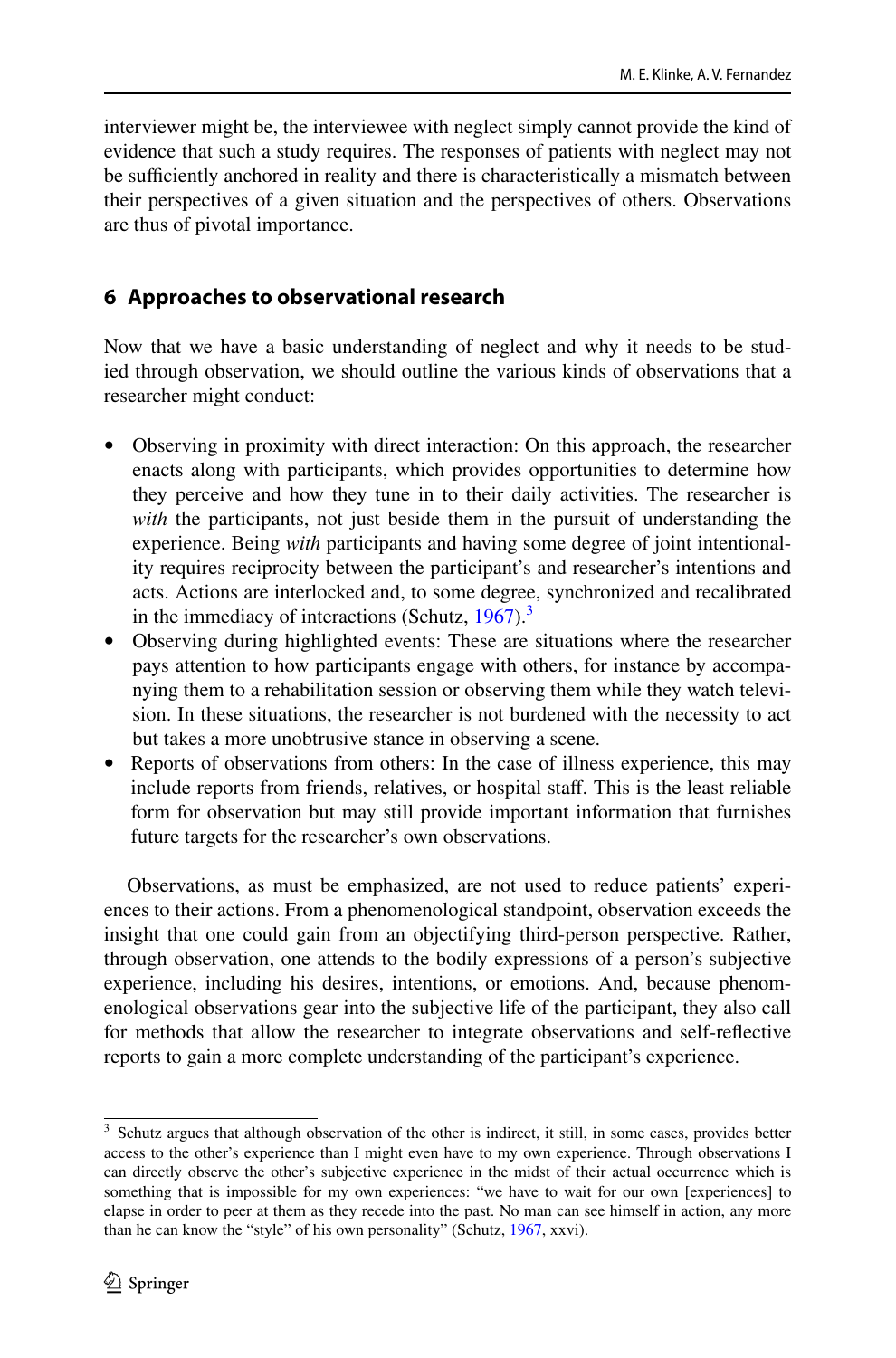The way that observations and interviews supplement each other in the data collection of complex illness experiences is illustrated clearly when Liza claims that other people are constraining her ability to move freely, for example when she wants to stand up. This makes her feel trapped, misunderstood, and even maltreated. On the contrary, the researcher observing Liza knows for certain that other people are not constraining her movements. The diference between the interpretations that Liza and the researcher entertain does not mean that their experiences are not about the same thing. Their experiences have common ground that should be joined to provide a coherent report of Liza's subjective experience. We are, however, not looking for perfect attunement between these perspectives. On the contrary, the desynchronized perspectives may be precisely what reveals the core of her complex illness experience.

For patients such as Liza, who are prone to incorporate fctional elements into their stories, it may be extremely difficult for the researcher to discern what is true or what is not. However, the experience that the patient talks about does not have to be "true" and the researcher does not have to agree with the patient's perspective for the experience to provide essential information for understanding their condition. There is a sense in which patients' experiences of "what it is like" and their self-refections are by nature "epistemically secure (that is self-intimating, infallible, indubitable and incorrigible) but also metaphysically and epistemically direct" (Choifer, [2018,](#page-18-6) 336). But there's also a sense in which frst-person beliefs can be meaningfully "cor-rected by others or be overridden by external evidence" (Zahavi, [2005](#page-20-6), 13)—or, as we prefer to look at it, not overridden but rather merged.

In the case of Liza, it is obvious that the phenomenologist is faced with challenges that go beyond the ones described by Dahlberg ([2006\)](#page-19-14). Dahlberg seems to entertain the idea that data gathered by interviews are more "to the point" than data gathered through observation. But, as illustrated, Liza's self-refective knowledge cannot be interpreted correctly without paying attention to her actions. In fact, there's a sense in which her bodily actions are more "honest" than her verbal account.

Having provided some practical guidance on diferent forms of observations, we now turn to an empirical study of neglect to illustrate how observational research, coupled with limited interviews, can be framed by phenomenological concepts in order to focus on specifc features of experience.

## <span id="page-12-0"></span>**7 An example of conceptual grounding in an observational study of neglect**

It is clear that neglect experience is remarkably complex. The condition includes more elements than we can possibly capture without using some kind of compass to navigate toward the cardinal features of the experience. Without such a guide, we run the risk of gaining too much irrelevant and superfcial information. If the phenomenologist sets out with an overly broad research question—such as "What is the subjective experience of neglect?"—then they're unlikely to gain new insight into the experience. By using phenomenological concepts, the researcher can focus on a specifc dimension of experience and study it in considerable detail. But how does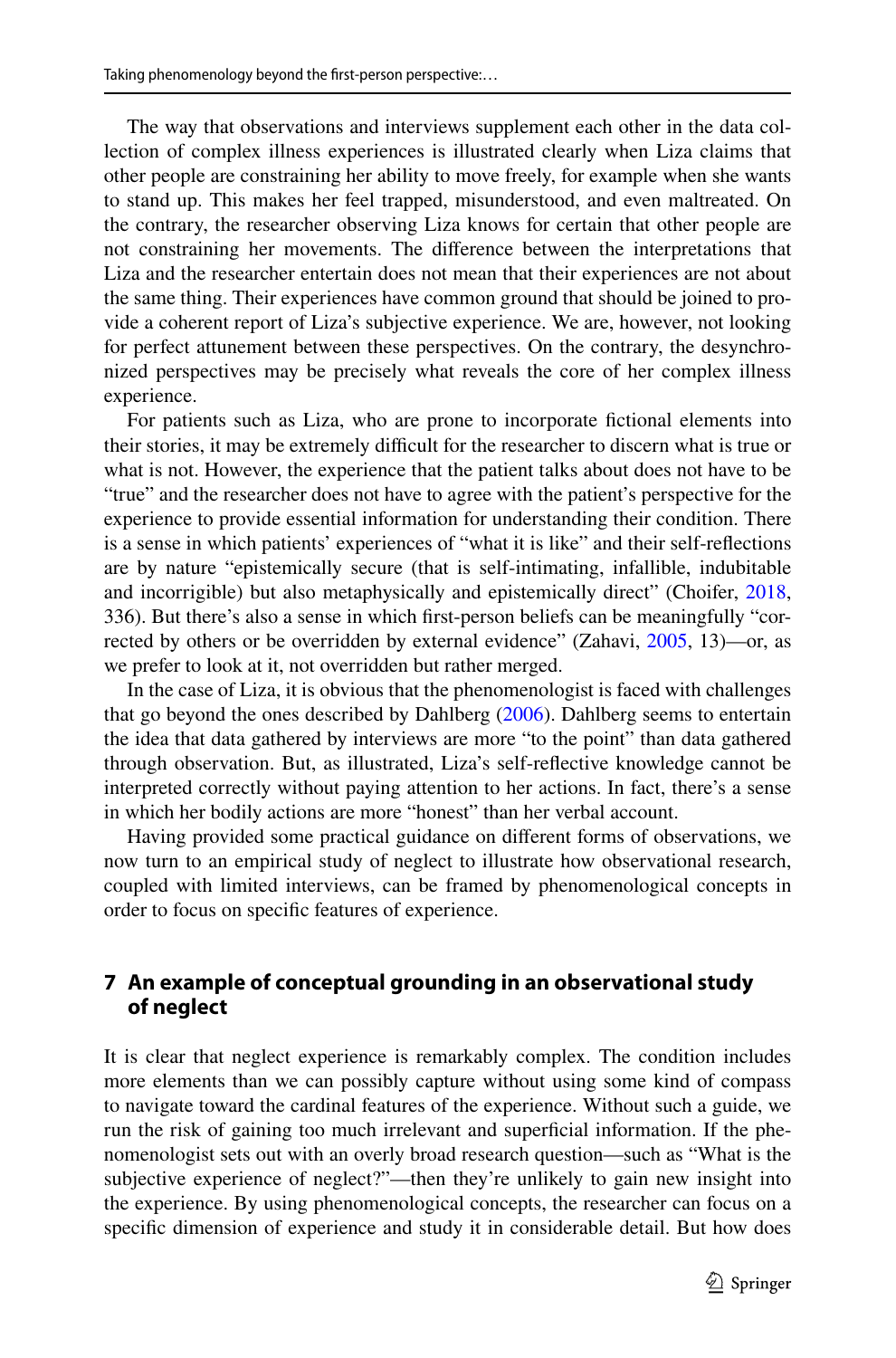the researcher select the most relevant concepts to ground a study? The researcher should draw upon prior knowledge of the topic, including scientifc scholarship, frst-person reports, memoirs of illness experience, clinical reports, and so on. By drawing on this body of knowledge, they should identify structural features of subjectivity that may be key to understanding the experience in question. Then, they should devise a research question and approach that focuses specifcally on those features of experience and inquire into them in depth.<sup>[4](#page-13-0)</sup>

For a concrete example of how such concepts can ground observational research, we will turn to one of the authors' empirical studies of neglect. Participants included 12 neglect hospital admitted patients (8 women) with moderate to severe neglect within 21 days following stroke (Klinke et al., [2015](#page-20-7)). Finding the most fruitful concepts to ground the data collection and analysis was a time-consuming and laborious endeavor. It was decided early on that the key focus would be on embodiment. However, to focus the study even further, an array of concepts related to bodily action and body awareness were explored by investigating their diferent uses within phenomenology and the cognitive sciences and by considering how they might relate to neglect. Previous clinical encounters with neglect patients were used as a springboard to consider if the concepts were likely to furnish new insights and to identify key events where observations of participants should take place. How the concepts could be used as tools to merge diferent types of data (i.e., interview and observational data) was also an important consideration. To make sure that the most illuminating concepts were selected, the research team, consisting of healthcare professionals and researchers specialized in neglect as well as philosophically trained phenomenologists, engaged in repeated discussions about the aspects of neglect that might be better understood through phenomenology and the concepts that would be most valuable to the study.<sup>[5](#page-13-1)</sup> Finally, three concepts—"body schema", "body image", and "afordance"— were selected because their conceptual distinctions seemed particularly valuable for understanding components of embodiment associated with neglect (Klinke et al., [2014\)](#page-20-8).

In our previous experience with neglect patients, we had observed that they often acted as if they still had the same bodily capabilities as they did prior to the stroke, which implied an asymmetry between the body schema and body image. The body schema constitutes the tacit and habitual ways that the body, almost automatically, accomplishes daily tasks. To profciently use the body to fulfll one's intentions requires a sense of proprioception, i.e., a tacit sense of bodily posture and position, and an advanced set of sensory-motor skills. Without paying conscious attention to movement, the body is acquainted to its own capabilities during the unperturbed

<span id="page-13-0"></span><sup>4</sup> For a more detailed account of how this process can be used in the design of interview-based studies, see (Køster & Fernandez, [2021\)](#page-20-3).

<span id="page-13-1"></span><sup>5</sup> It is important to use the resources of intersubjective collaboration. The researcher had extensive clinical experience with neglect patients that she could draw on but needed to collaborate with experts in phenomenology to help expand her conceptual understanding. A reverse situation is presented by Kristian Martiny in his study of Cerebral Palsy where he as a phenomenologist discussed his observations of research participants with neuro-physiological researchers and healthcare professionals to expand his clinical comprehension (Høfding & Martiny, [2016](#page-19-3)).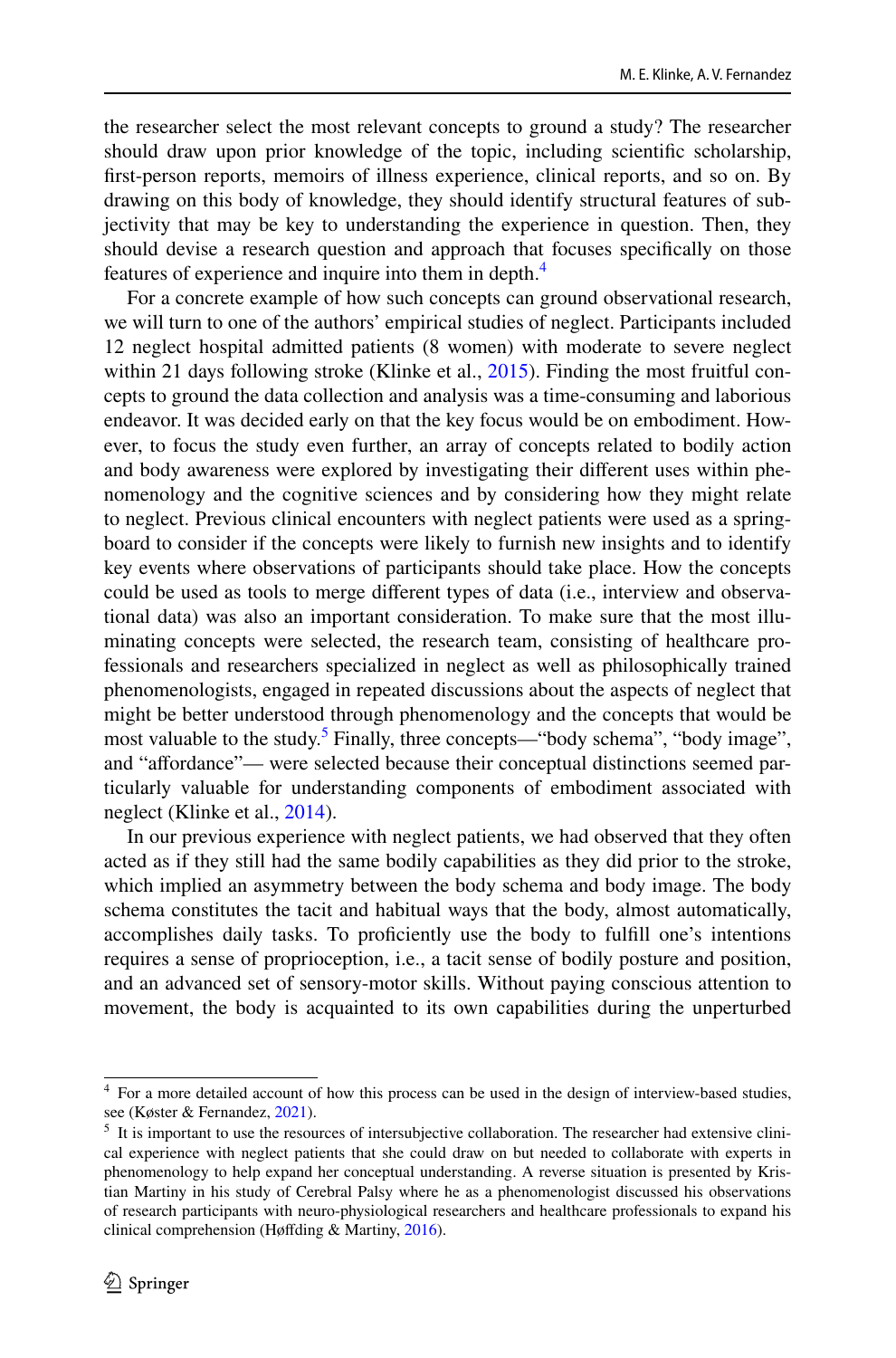fow of daily activities and fnetunes its movements according to the demands of the environment (Gallagher, [2005](#page-19-10)). The body image, in contrast, refers to a range of experiences, including emotions, beliefs, and perceptions that a person has about one's body (Gallagher, [2005](#page-19-10)).

Under normal circumstances, even after stroke, people are acquainted with their bodily capabilities. If, for instance, you suffered a pure motor paralysis and were relearning to use your fngers, you would be aware of your bodily limitations. When trying to grab a glass of water, you would concentrate intensely on closing your fngers around the glass while lifting it up to your mouth. You wouldn't simply attempt to reach out and grab the glass of water in the same way that you had before your paralysis. This is because your body schema has updated to accommodate your current bodily capacities. You then rely, in part, on your body image when you explicitly attend to the movements of your fngers and their position around the glass. This is, however, not how neglect patients behave when they have paralysis following a stroke. This kind of body-awareness and ability to adjust seems to have vanished and causes neglect patients to misperceive the kinds of actions that their environment afords. Afordances can crudely be characterized as the range of unique possibilities within the environment that an individual acts upon (Gibson, [1986\)](#page-19-22). So, rather than experience an environment full of brute, meaningless objects, we experience our environment as flled with objects that aford various possibilities for action. For instance, a floor is walkable, an apple is eatable, a chair sittable, and so forth. However, a floor may no longer be walkable if you have left-sided paralysis. Nevertheless, we had noticed that patients with neglect tended to act *as if* the foor was still walkable because they misperceive such affordances. Affordances thus seemed to provide a way to describe situations where an asymmetry between body schema and body image emerges due to neglect. To capture situations where neglect patients misperceived what their environments aforded them and attempted to use bodily capacities that they no longer had, the study focused on the following main question: "What does it mean to misperceive affordances and how do misperceived affordances manifest in patients with neglect?".

When preparing for data collection, the concepts are "frontloaded", which means that they're integrated into the initial design of the study (Gallagher, [2003;](#page-19-23) for a more detailed account of how frontloading, which was originally developed as a way to integrate phenomenology and experimental cognitive science, can also be used in qualitative research, see Køster & Fernandez, 2021). This helps the researcher frame the study and decide on the content of the data collection protocol, including guidance on what to ask and which situations to observe.<sup>[6](#page-14-0)</sup> For example, because we wanted to better understand affordances that neglect patients acted upon, we focused our observations on daily activities that required a certain kind of bodily awareness. Our observations were especially targeted to include daily care situations where

<span id="page-14-0"></span><sup>&</sup>lt;sup>6</sup> Due to ethical requirements, the researcher will typically need a framework in advance, which provides detail about the character/intimacy of the observations and the corresponding questions that will be posed to participants. However, the framework should be fexible enough to be tailored to ft each participant's unique neglect manifestations.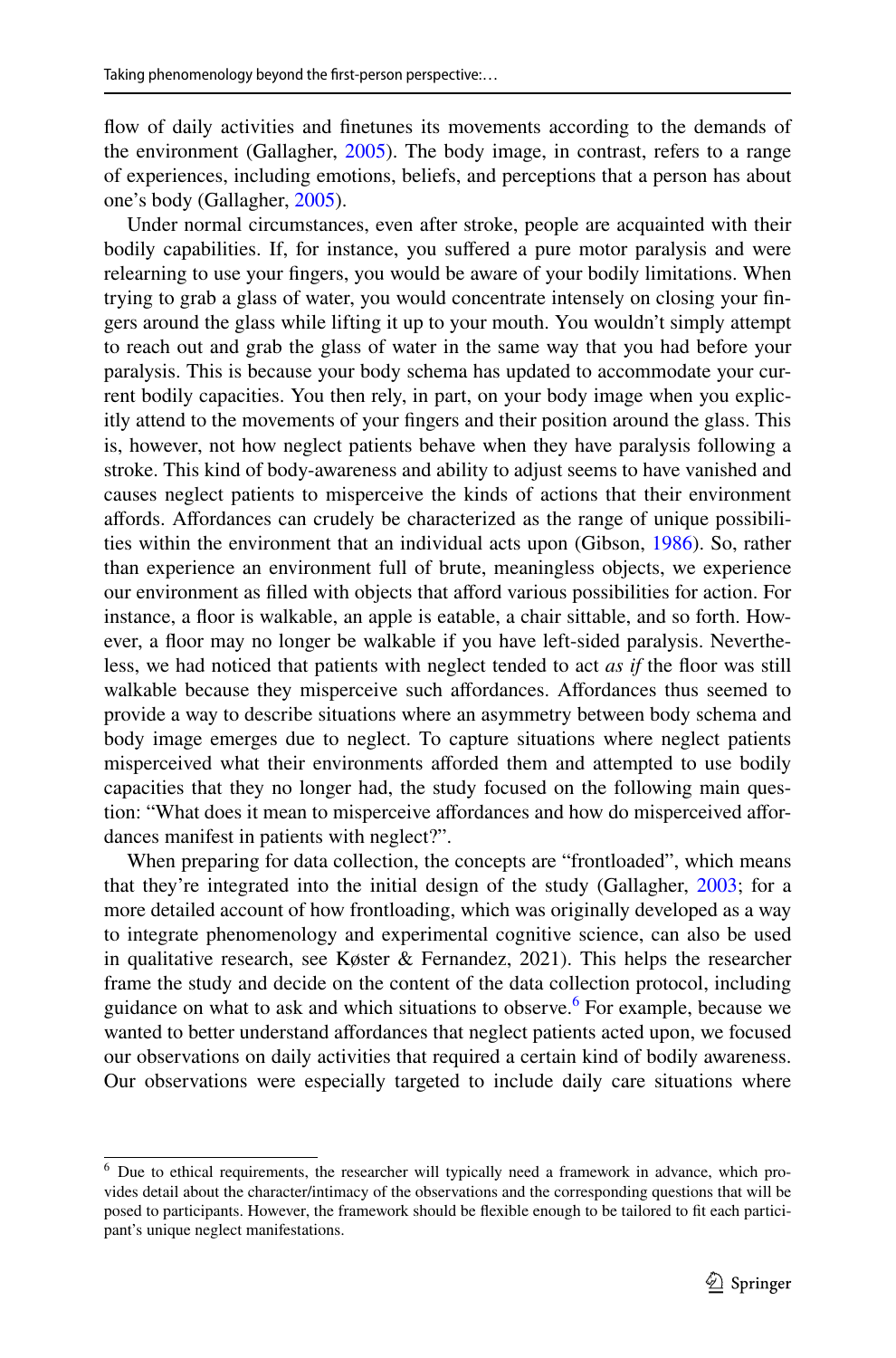we knew from our clinical experience that mismatches between the body schema and body image were prone to occur. It encompassed both "online" actions, where patients responded to affordances in the immediacy of a situation without contemplating what they were about to do (e.g., when responding to a sudden need to go to the bathroom), as well as situations that required refection on one's own bodily capabilities prior to action (e.g., when staf provided guidance or corrections on how to dress or ambulate). We deliberately used diferent modes of observation, enacting and observing interaction between neglect patients and others.<sup>[7](#page-15-0)</sup> By relying on our pre-selected set of concepts we were able to distinguish situations where patients misperceived afordances—for instance, when they acted surprised about the outcomes of their behavior or where there was a mismatch between their perspective of the situation and other peoples' perspective.

The data collection also included questions corresponding to the observations, for instance questions related to lack of insight. For example, when patients requested to be discharged or to ambulate without supervision, they were asked, "Do you know why you are in the hospital?" or "What happened in this situation and how have your bodily abilities changed?" And when relatives acted surprised and did not fulfll the patient's wishes, such as lowering their bedrails so they could get out of bed despite being paralyzed, patients were later asked, "How did you experience the way that other people responded to your wishes, for instance when you asked your wife to lower the bedrails so you could go to the bathroom by yourself?" This line of questioning was not executed to verify or falsify the participants' experiences, but rather to reveal the absence in their bodily awareness and how they behaved in light of this absence, both in actions and words—and also to establish if further observations, during other situations or when inquiring about the same events at difer-ent time-points, might bring more nuance to the data.<sup>[8](#page-15-1)</sup> Gathering data on the same "event", both in proximity of the event and later on, turned out to be important even in the preliminary analysis of data from the frst participant: a 48 year old woman with moderate neglect who had slight paralysis in her left extremities. She could ambulate with minor physical support but was nevertheless dependent on constant supervision due to her neglect. An event where the patient neglected to remove her shirt from her left arm before showering played out as follows:

<span id="page-15-0"></span> $7$  Observation took place through interaction or unobtrusively while others (e.g., relatives or medical staff) interacted with participants for four to eight hours, denoting actual hours of activity. To achieve this, the researcher observed each participant during 2–4 days at diferent time-points. The clinical observations were used to prompt in-situ interviews and guide the content of more formal interviews. Trust can be a confounding issue during data collection because patients typically refrain from volunteering sensitive, personal details or acting naturally if a trusting relationship between them and the researcher is not established. Therefore, it is essential to establish a rapport that invites patients to express their experiences, however odd or uncanny. To establish such a rapport, the researcher will need to demonstrate genuine interest and appear knowledgeable when patients convey their experiences.

<span id="page-15-1"></span><sup>8</sup> Rather than have a generic list of observations and questions, the researcher builds a framework that allows for fexibility to interrogate diferent contexts of misperceived afordances, see Klinke et al., [2014](#page-20-8), [2015](#page-20-7), for examples of this kind of framework.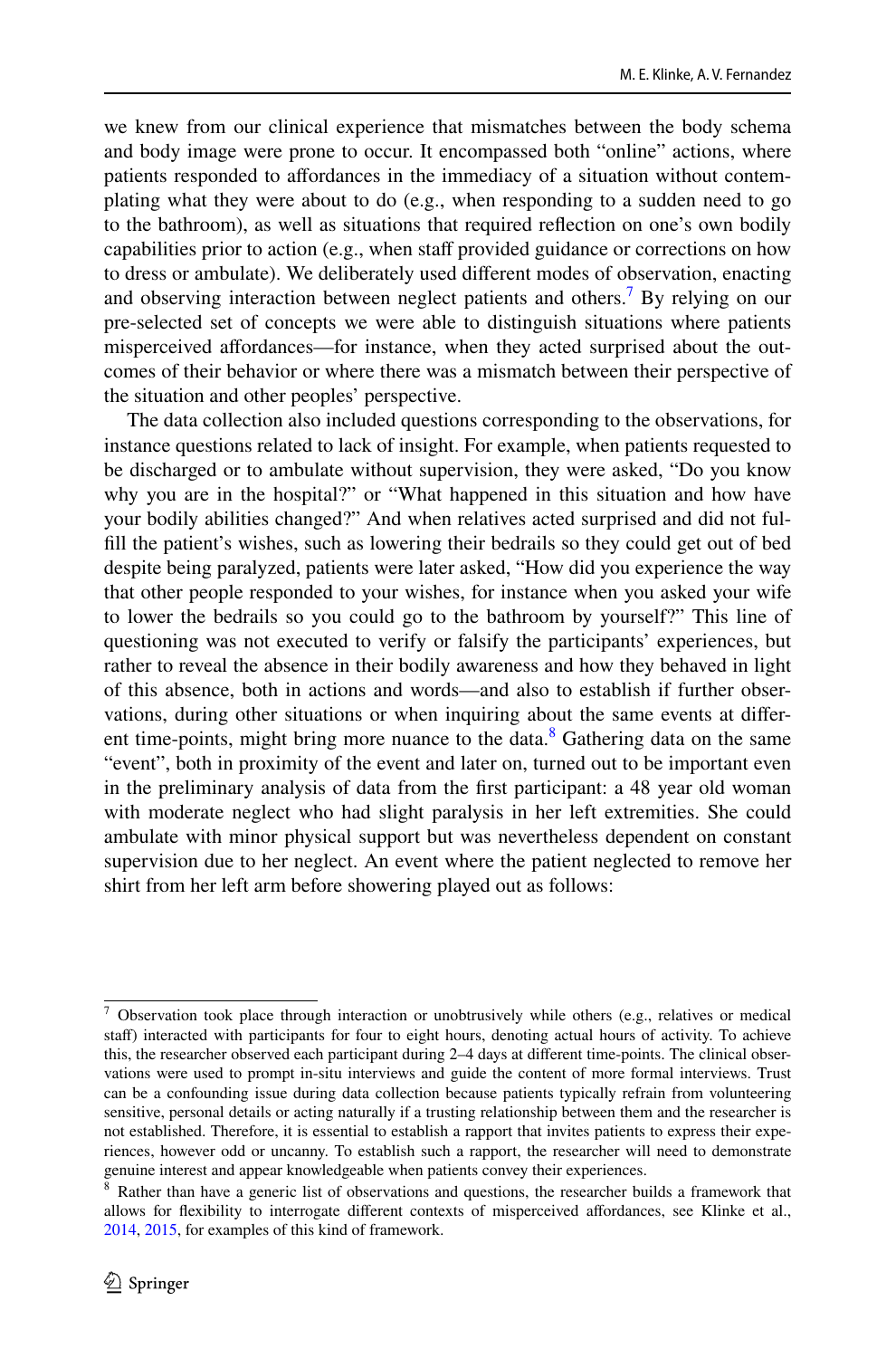Initially when her attention was drawn to the soaked clothes, she showed comprehension: "I do not seem to be in control of anything hanging onto here [pointing at her left arm]." This insight, however, quickly tapered off to a point where she minimized the difficulties profoundly. When requested to describe how she had managed to shower later the same day, the prompt reply was "fne—this was no problem." When confronted with the soaked clothes, she confrmed that "a small amount of water accidently squirted onto here [pointing to her left arm]; this happens all the time." Any additional pursuing was not possible because she became upset when her performance was questioned. (Klinke et al., [2015,](#page-20-7) 1629)

Pursuing specifc events of misperceived afordances in the remaining 11 study participants revealed that memories of events occurring on their left side, including verbal information provided within the neglected space, often faded over time or were replaced by confabulations. In a similar manner, other distinctive features of neglect emerged throughout the study when the researcher interrogated misperceived afordances. The showering example also shows how it was impossible to disentangle interviews and observations completely. Thus, patients were asked questions at the moment the researcher observed neglect. Their refective responses to these questions—or their lack of capacity to acknowledge their neglect behavior furnished new ideas for observations. This worked in a circular manner, where the researcher continually moved closer to the "heart" of the experience while accommodating the observations to suit each patient's unique neglect problems.

The process of frontloading concepts to frame a phenomenological study can be characterized as explorative and dynamic. In fact, looking through one conceptual window sometimes led to the discovery of conceptual windows that we had not previously considered, but provided new opportunities for observation and ways of posing questions. For instance, when studying body schema, body image, and afordances in neglect, we also realized that studying various aspects of "agency" and "ownership" would be valuable for a follow-up study. When conducting a study framed through the concepts of agency and ownership, observations would center on situations that display lack of bodily control and problems in feeling the body as mine. Moreover, subsequent interviews may include general questions, such as "Do you feel that you have control over your body/situation?" as well as questions about specifc events, such as "Can you describe how you used your arms when you were getting dressed this morning?" By conceiving of each concept as a window onto the phenomenon, we understand that other windows may offer valuable insight into the experience—and these insights are not fragmentary, since each provides a perspective on the same phenomenon. Investigating complex illness is akin to mapping unplotted territory. You learn more along the way and the data collection continuously evolves:

[The] ability to observe increases with increasing knowledge (or decreases when it learns that it was mistaken in some piece of background information it employed). In the process of acquiring knowledge, we not only learn about nature, we also learn how to learn about it, by learning (among other things) what constitutes information and how to obtain it. (Shapere, [1982](#page-19-24), 513–514).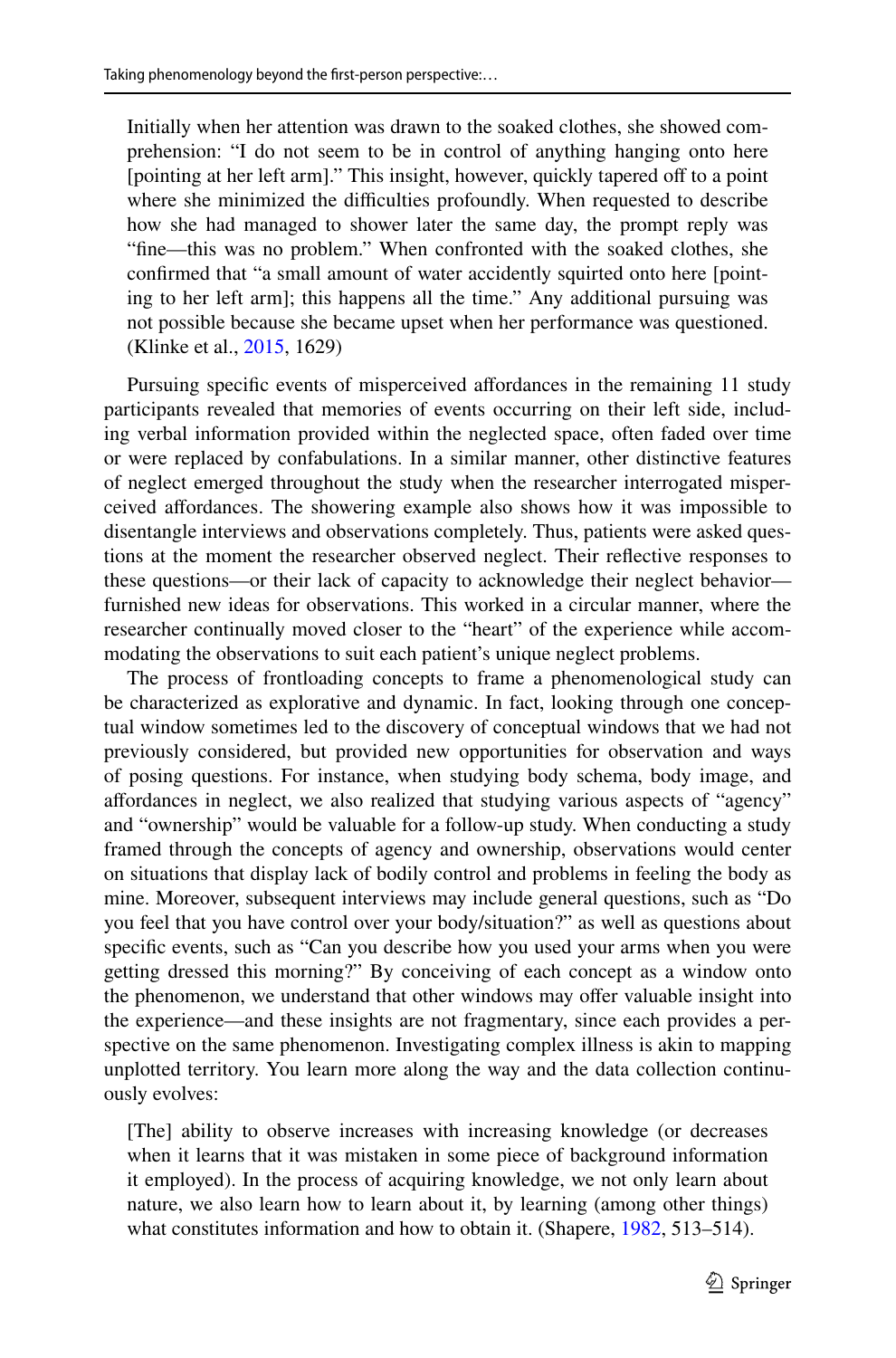By having researched neglect patients' experiences in light of their body schema, body image, and afordances, it became clear that their habitual bodily skills in many situations no longer align with actual bodily skills—and this loss of alignment is largely outside the scope of their refective self-awareness, as illustrated by how they misperceive possibilities in the environment. Merleau-Ponty describes similar quandaries in a patient with a phantom limb when he writes,

At the same moment that my usual world gives rise to habitual intentions in me, I can no longer actually unite with it if I have lost a limb. Manipulable objects, precisely insofar as they appear as manipulable, appeal to a hand that I no longer have…. The patient knows his disability precisely insofar as he is ignorant of it, and he ignores it precisely insofar as he knows it…: it is as though our body comprises two distinct layers, that of the habitual body and that of the actual body. (Merleau-Ponty, [2012,](#page-19-25) 84)

In contrast to patients with phantom limbs, patients with moderate to severe neglect have difficulties upgrading their body schema according to their actual capa-bilities. They continue to misperceive affordances and not learn from their mistakes.<sup>[9](#page-17-0)</sup>

By frontloading key concepts, we were better able to attend to important issues associated with the embodied subjective experience of neglect and untangle its existential impact from other disorders. It's important to note that while we expect that many aspects of our approach will apply broadly to the study of other complex experiences, including those characteristic of some neurological and psychiatric disorders, it will need to be modifed for individual research projects.

## **8 Conclusion**

Researchers using applied phenomenology to study complex illness and other experiential alterations should make use of the rich resources one can fnd in phenomenology's philosophical tradition. These resources include a vast number of concepts that can structure a study without predetermining the study's conclusions, thereby maintaining an attitude of bounded openness. Frontloading concepts allows the researcher to focus on a particular aspect of experience and study it in considerable detail. And this process can be used to more tightly integrate philosophical phenomenology with observational research methods.

People with neglect, and other complex illness experiences, are often incapable of providing coherent refections of their experiences. Therefore, they are often excluded from qualitative research studies, including approaches that use applied phenomenology. Yet, experiences such as theirs are perhaps the most important cases for us to study, since they are often poorly understood by healthcare professionals. To properly understand these experiences, the researcher needs multiple modes of access to the participant's subjectivity, including through interviews and

<span id="page-17-0"></span><sup>&</sup>lt;sup>9</sup> For examples of changes that specifically pertains the body schema, body image, and affordances in neglect, see Klinke et al., [2014](#page-20-8).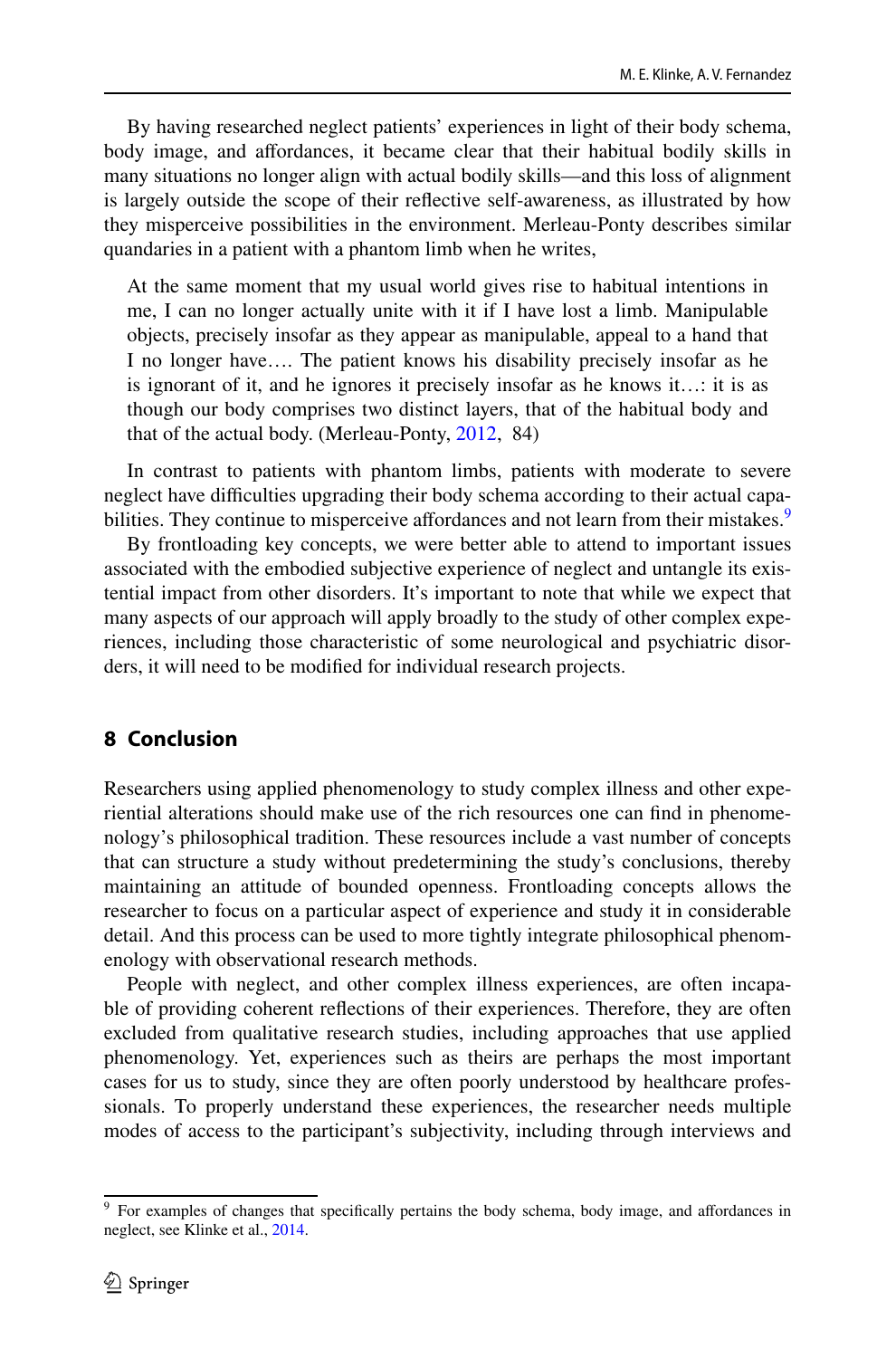observations. Such studies have the potential to inform and guide clinical care, insofar as they provide clinicians with more insight into the experiences and perspectives of their patients. And there are doubtless many other kinds of experiences and experiential alterations that might be better understood by using a phenomenological approach to observational research.

The practice of observational research within applied phenomenology may be deemed unconventional, since philosophical phenomenology is often characterized as a frst-person refective method. However, as we've argued, many of the classical phenomenologists used observations in their own research, including in the study of complex illness experience. And observational methods are not entirely absent from contemporary approaches to phenomenological qualitative research—although genuine integrations of phenomenology and observational methods have been rare. Self-refective reports and observations of behavior should not be understood as standing in opposition. Rather the researcher can draw on key concepts within phenomenology to integrate these two perspectives and gain greater insight into the structures of the participant's subjectivity and their experience.

**Author contributions** Both authors contributed equally to the idea of the article and its drafting.

### **Declarations**

**Conficts of interest** The authors have no conficts of interest to declare that are relevant to the contents of this article.

**Open Access** This article is licensed under a Creative Commons Attribution 4.0 International License, which permits use, sharing, adaptation, distribution and reproduction in any medium or format, as long as you give appropriate credit to the original author(s) and the source, provide a link to the Creative Commons licence, and indicate if changes were made. The images or other third party material in this article are included in the article's Creative Commons licence, unless indicated otherwise in a credit line to the material. If material is not included in the article's Creative Commons licence and your intended use is not permitted by statutory regulation or exceeds the permitted use, you will need to obtain permission directly from the copyright holder. To view a copy of this licence, visit [http://creativecommons.org/licen](http://creativecommons.org/licenses/by/4.0/) [ses/by/4.0/](http://creativecommons.org/licenses/by/4.0/).

## **References**

<span id="page-18-3"></span>Bartolomeo, P. (2014). *Attention disorders after right brain damage*. Springer.

- <span id="page-18-4"></span>Bonato, M., Priftis, K., Marenzi, R., Umiltà, C., & Zorzi, M. (2012). Deficits of contralesional awareness: A case study on what paper-and-pencil tests neglect. *Neuropsychologia, 26*(1), 20–36.
- <span id="page-18-5"></span>Bottini, G., Sedda, A., Ferre, E. R., Invernizzi, P., Gandola, M., & Paulesu, E. (2009). Productive symptoms in right brain damage. *Current Opinion in Neurology, 22*(6), 589–593.
- <span id="page-18-6"></span>Choifer, A. (2018). A new understanding of the frst-person and third-person perspectives. *Philosophical Papers, 47*(3), 333–371.

<span id="page-18-0"></span>Cole, J. (1995). *Pride and a daily marathon*. MIT Press, Gerald Duckworth & Co., Ltd.

<span id="page-18-1"></span>Csordas, T. J. (1990). Embodiment as a paradigm for anthropology. *Ethos, 22*(1), 5–47.

<span id="page-18-2"></span>Csordas, T. J. (1999). The body's career in anthropology. In H. L. Moore (Ed.), *Anthropological Theory Today* (pp. 172–205). Polity Press.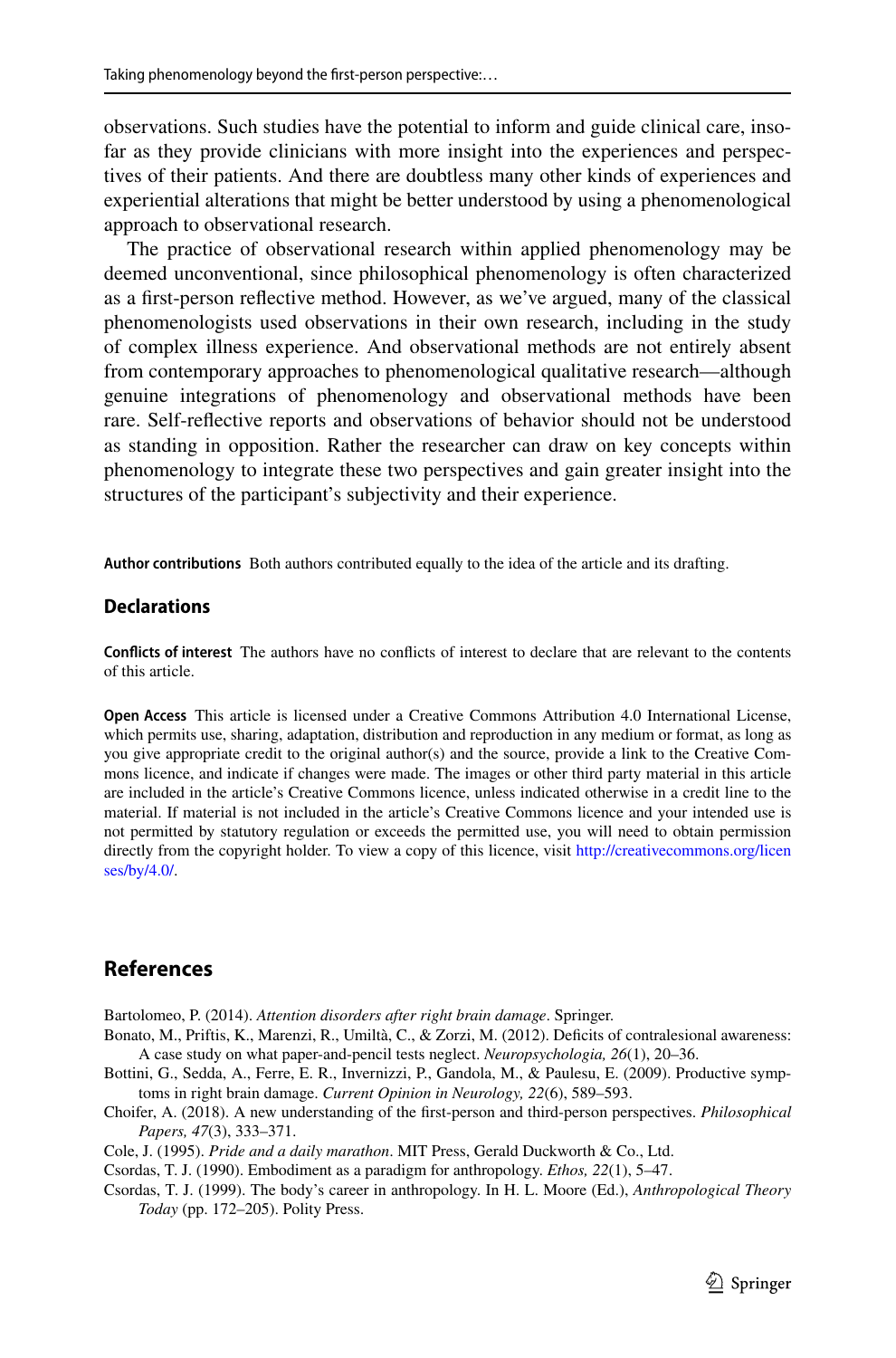- <span id="page-19-14"></span>Dahlberg, K. (2006). The individual in the world-the world in the individual: Towards a human science phenomenology that includes the social world. *Indo-Pacifc Journal of Phenomenology*. [https://doi.](https://doi.org/10.1080/20797222.2006.11433932) [org/10.1080/20797222.2006.11433932](https://doi.org/10.1080/20797222.2006.11433932)
- <span id="page-19-15"></span>Dalhberg, K., Dalhberg, H., & Nyström, M. (2008). *Refective lifeworld research* (2nd ed.). Studentlitteratur.
- <span id="page-19-12"></span>Desjarlais, R. (1992). *Body and emotion: The aesthetics of illness and healing in the Nepal Himalayas*. University of Pennsylvania Press.
- <span id="page-19-13"></span>Desjarlais, R., & Throop, C. J. (2011). Phenomenological approaches in anthropology. *Annual Review of Anthropology, 40*, 87–102.
- <span id="page-19-0"></span>Englander, M. (2012). The interview: data collection in descriptive phenomenological human scientifc research. *Journal of Phenomenological Psychology, 43*(1), 13–35.
- <span id="page-19-1"></span>Englander, M. (2020). Phenomenological psychological interviewing. *The Humanistic Psychologist, 48*(1), 54–73.
- <span id="page-19-20"></span>Feinberg, T. E., Deluca, J., Giacino, J. T., Roane, D. M., & Solms, M. (2005). Right-hemisphere pathology and the self: Delusional misidentifcation and reduplication. In T. Feinberg & J. P. Keegan (Eds.), *The lost self: Pathologies of the brain and identity* (pp. 100–130). Oxford University Press.
- <span id="page-19-23"></span>Gallagher, S. (2003). Phenomenology and experimental design toward a phenomenologically enlightened experimental science. *Journal of Consciousness Studies, 10*(9–10), 85–99.
- <span id="page-19-10"></span>Gallagher, S. (2005). *How the body shapes the mind*. Oxford University Press.
- <span id="page-19-22"></span>Gibson, J. J. (1986). *The ecological approach to visual perception*. Psychology Press, Taylor & Francis Group.
- <span id="page-19-2"></span>Giorgi, A. (2009). *The Descriptive Phenomenological Method in Psychology: A Modifed Husserlian Approach*. Duquesne University Press.
- <span id="page-19-3"></span>Høfding, S., & Martiny, K. (2016). Framing a phenomenological interview: What, why and how. *Phenomenology and the Cognitive Sciences, 15*(4), 539–564.
- <span id="page-19-11"></span>Merleau-Ponty, M. (1964). "Phenomenology and the Sciences of Man." In *The Primacy of Perception*, translated by John Wild (43–95). Northwestern University Press.
- <span id="page-19-25"></span>Merleau-Ponty, M. (2012). *Phenomenology of perception* (D. A. Landes, Trans.). Routledge. (Original work published 1945).
- <span id="page-19-16"></span>Parnas, J., Møller, P., Kircher, T., Thalbitzer, J., Jansson, L., Handest, P., & Zahavi, D. (2005). EASE: Examination of anomalous self-experience. *Psychopathology, 38*(5), 236–258.
- <span id="page-19-17"></span>Parnas, J., Sass, L. A., & Zahavi, D. (2013). Rediscovering psychopathology: The epistemology and phenomenology of the psychiatric object. *Schizophrenia Bulletin, 39*(2), 270–277.
- <span id="page-19-19"></span>Rode, G., Ronchi, R., Revol, P., Rossetti, Y., Jacquin-Courtois, S., Rossi, I., et al. (2014). Hyperschematia after right brain damage: A meaningful entity? *Frontiers in Human Neuroscience*. <https://doi.org/10.3389/fnhum.2014.00008>
- <span id="page-19-18"></span>Ronchi, R. (2011). *Behavioral monitoring disorders in unilateral spatial neglect: Productive symptoms and impaired awareness of disease* (Doctoral dissertation, Università degli Studi di Milano-Bicocca). [https://boa.unimib.it/retrieve/handle/10281/19801/25185/PhD\\_unimib\\_](https://boa.unimib.it/retrieve/handle/10281/19801/25185/PhD_unimib_042932.pdf) [042932.pdf](https://boa.unimib.it/retrieve/handle/10281/19801/25185/PhD_unimib_042932.pdf) Accessed 19 October 2020.
- <span id="page-19-7"></span>Sass, L., & Pienkos, E. (2013). Varieties of self-experience: A comparative phenomenology of Melancholia, Mania, and Schizophrenia, Part I. *Journal of Consciousness Studies, 20*(7–8), 103–130.
- <span id="page-19-21"></span>Schutz, A. (1967). *The phenomenology of the social world* (G. Walsh, F. Lehnert, Trans.). Northwest University Press. (Original work published in 1932)
- <span id="page-19-24"></span>Shapere, D. (1982). The concept of observation in science and philosophy. *Philosophy of Science, 49*(4), 485–525.
- <span id="page-19-9"></span>Smith, D. W. (2018). Phenomenology, In E.N Zalta (Ed.), *The Stanford Encyclopedia of Philosophy* (Summer 2018 edition), <https://plato.stanford.edu/archives/sum2018/entries/phenomenology/> Accessed 19 October 2020.
- <span id="page-19-4"></span>Smith, J. A., Flowers, P., & Larkin, M. (2009). *Interpretative Phenomenological Analysis: Theory*. Sage.
- <span id="page-19-5"></span>van Manen, M. (1990). *Researching Lived Experience: Human Science for an Action Sensitive Pedagogy*. Althouse Press.
- <span id="page-19-6"></span>van Manen, M. (2016). *Phenomenology of Practice: Meaning-Giving Methods in Phenomenological Research and Writing*. Routledge.
- <span id="page-19-8"></span>Varela, F. (1996). Neurophenomenology: A methodological remedy to the hard problem. *Journal of Consciousness Studies, 3*(4), 330–349.